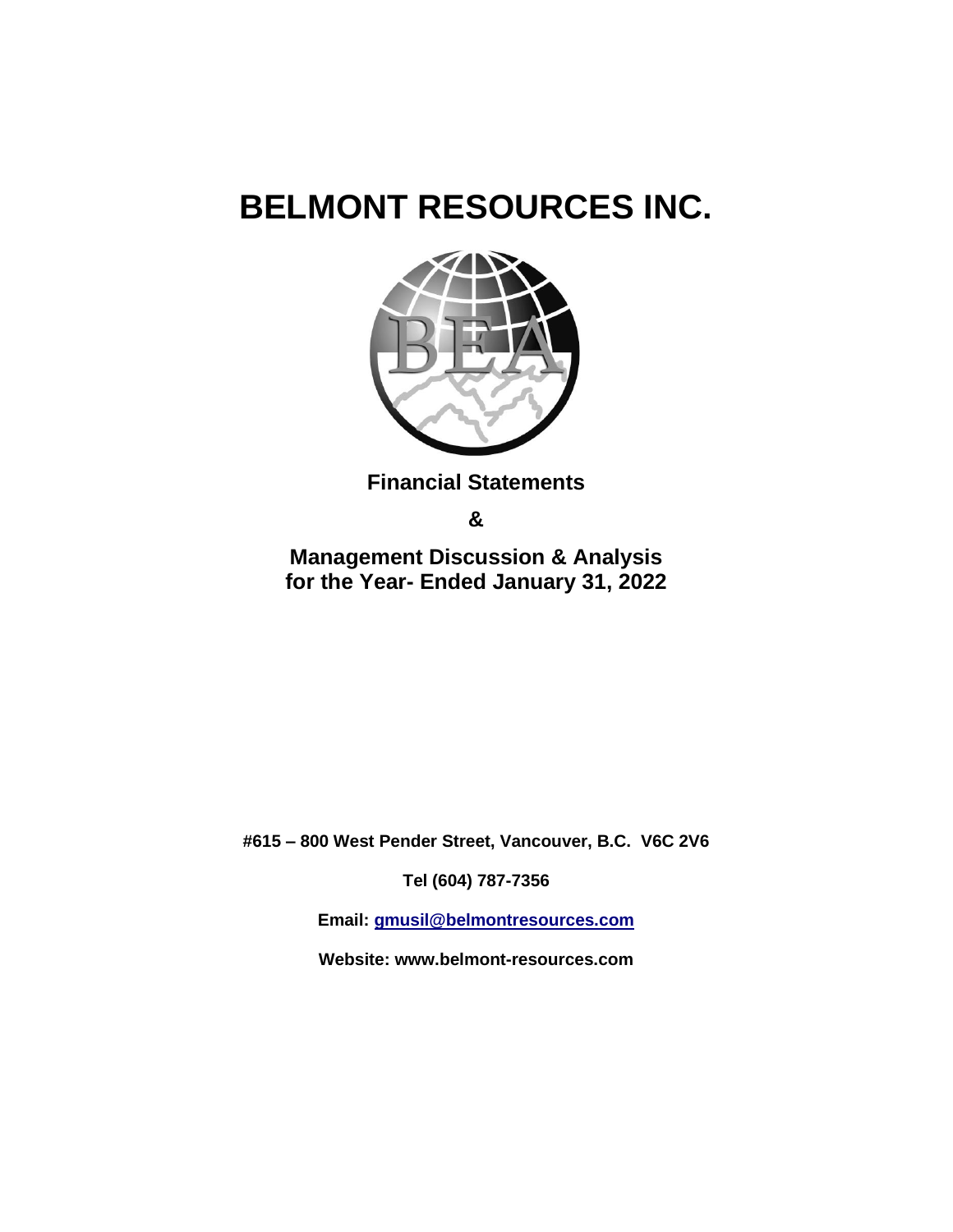# **FORM 51-102F1**

#### **Management's Discussion & Analysis for the Year -Ended January 31, 2022 (and containing information as of June 2, 2022)**

# **TABLE OF CONTENTS**

# **Page**

| Section 1.14 - Other MD&A Requirements |
|----------------------------------------|
|                                        |
|                                        |
|                                        |
|                                        |
|                                        |
|                                        |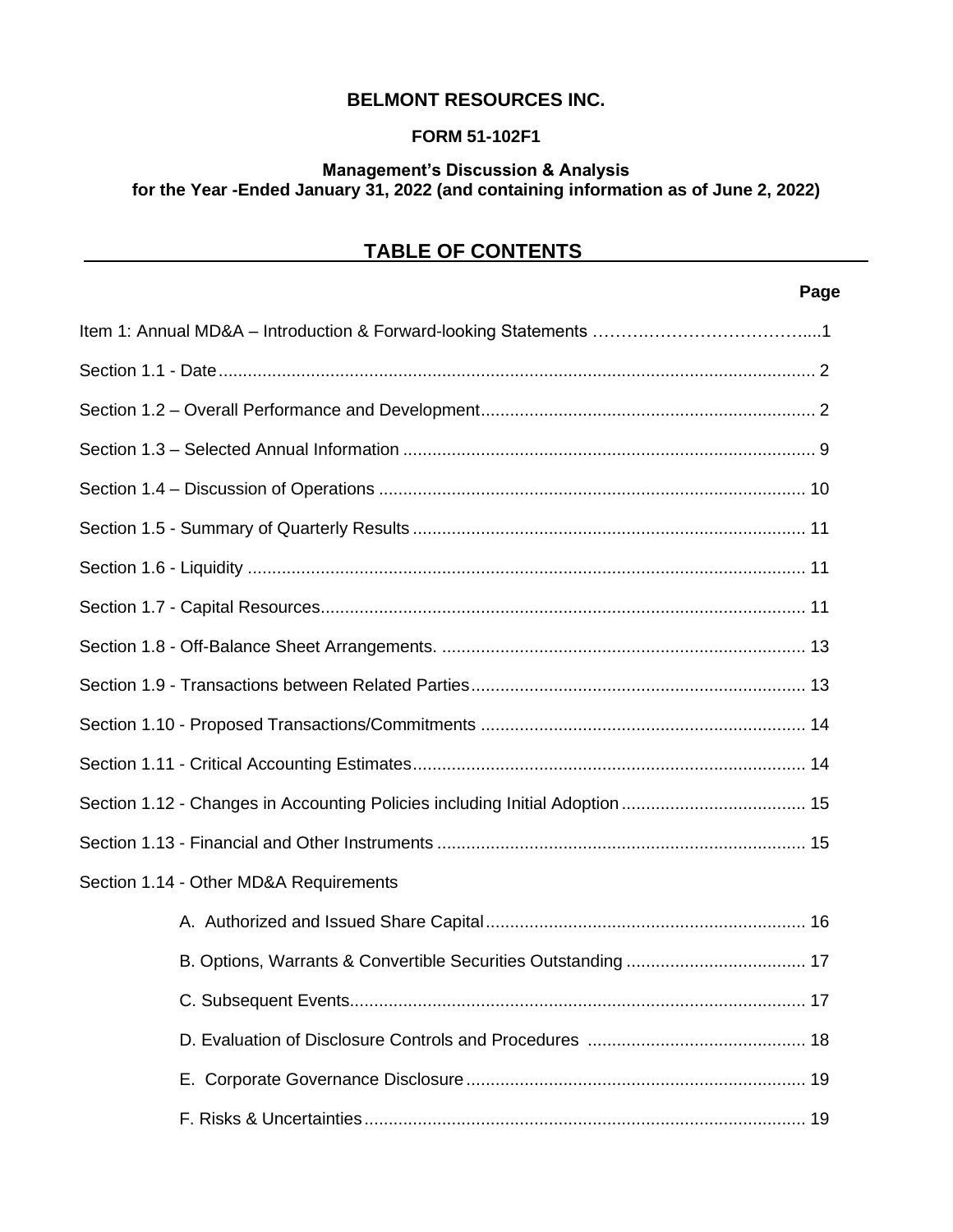**(the "Company")**

#### **FORM 51-102F1**

#### **Management's Discussion & Analysis for the Year Ended – January 31, 2022 (and containing information as of June 2, 2022)**

#### **Item 1: ANNUAL MD&A**

#### **Introduction**

Management's Discussion and Analysis ("MD&A") focuses on significant factors that affected Belmont Resources Inc.'s performance and factors that may affect its future performance. In order to better understand the MD&A, it should be read in conjunction with the audited financial statements of the Company and the notes thereto for the year- ended January 31, 2022 with comparatives to January 31, 2021; copies of which are filed on the SEDAR website: [www.sedar.com.](http://www.sedar.com/)

The Company reports its financial statements in accordance with International Financial Reporting Standards ("IFRS"). The Company's financial statements and the MD&A are presented in Canadian dollars and are intended to provide a reasonable basis for the investor to evaluate the Company's development and financial situation.

#### **Forward-Looking Statements**

This MD&A contains "forward-looking information" and "forward-looking statements" which include, but are not limited to, statements or information concerning the future financial or operating performance of Belmont Resources Inc. and its business. Forward-looking statements are projections of events, revenues, income, future economic performance or management's plan and objective for future operations. In some cases, you can identify forward-looking statements by the use of terminology such as "may", "should", "expects", "plans", "anticipates", "believes", "estimates", "predicts", "potential" or "continue" or the negative of these terms or other comparable terminology. Examples of forward-looking statements made in this MD&A include statements about the Company's business plans; the costs and timing of its developments; its future investments and allocation of capital resources; success of exploration activities; requirements for additional capital; and government regulation of mining operations. These statements are only predictions and involve known and unknown risks, uncertainties and other factors, including: general economic and business conditions; fluctuations in worldwide prices and demand for minerals; our lack of operating history; the actual results of current exploration activities; conclusions or economic evaluations; changes in project parameters as plans continue to be refined; possible variations in grade and recovery rates; failure of plant, equipment or processes to operate as anticipated; accidents, labour disputes or other risks of the mining industry; delays in obtaining government approvals or financing or incompletion of development or construction activities, any of which may cause our or our industry's actual results, levels of activity, performance or achievements to be materially different from any future results, levels of activity, performance or achievements expressed or implied by these forward-looking statements.

While these forward-looking statements and any assumptions upon which they are based are made in good faith and reflect our current judgments regarding the direction of Belmont Resources Inc.'s business, actual results will almost always vary, sometimes materially, from any estimates, predictions, projections, assumptions or other future performance suggested herein. Except as required by applicable law, including the securities laws of Canada, the Company does not intend to update any of the forwardlooking statements or conform these statements to actual results.

In March 2020 the World Health Organization declared the outbreak of COVID-19 a global pandemic. The actual and threatened spread of the virus and its variants globally has had a material adverse effect on the global economy and; specifically, the regional economies in which the Company operates.

**The Company's business financial conditions and results of operations may be further negatively affected by economic and other consequences from Russia's military action against Ukraine and the sanctions imposed in response to that action in late February 2022. While the Company expects any direct impacts, of the pandemic and the war in the Ukraine, to the business to be limited, the indirect impacts on the economy and on the mining industry and other industries in general could negatively affect the business and may make it more difficult for it to raise equity or debt financing. There can be no assurance that the Company will not be impacted by adverse consequences that my be brought about on its business, results of operations, financial position and cash flows in the future.**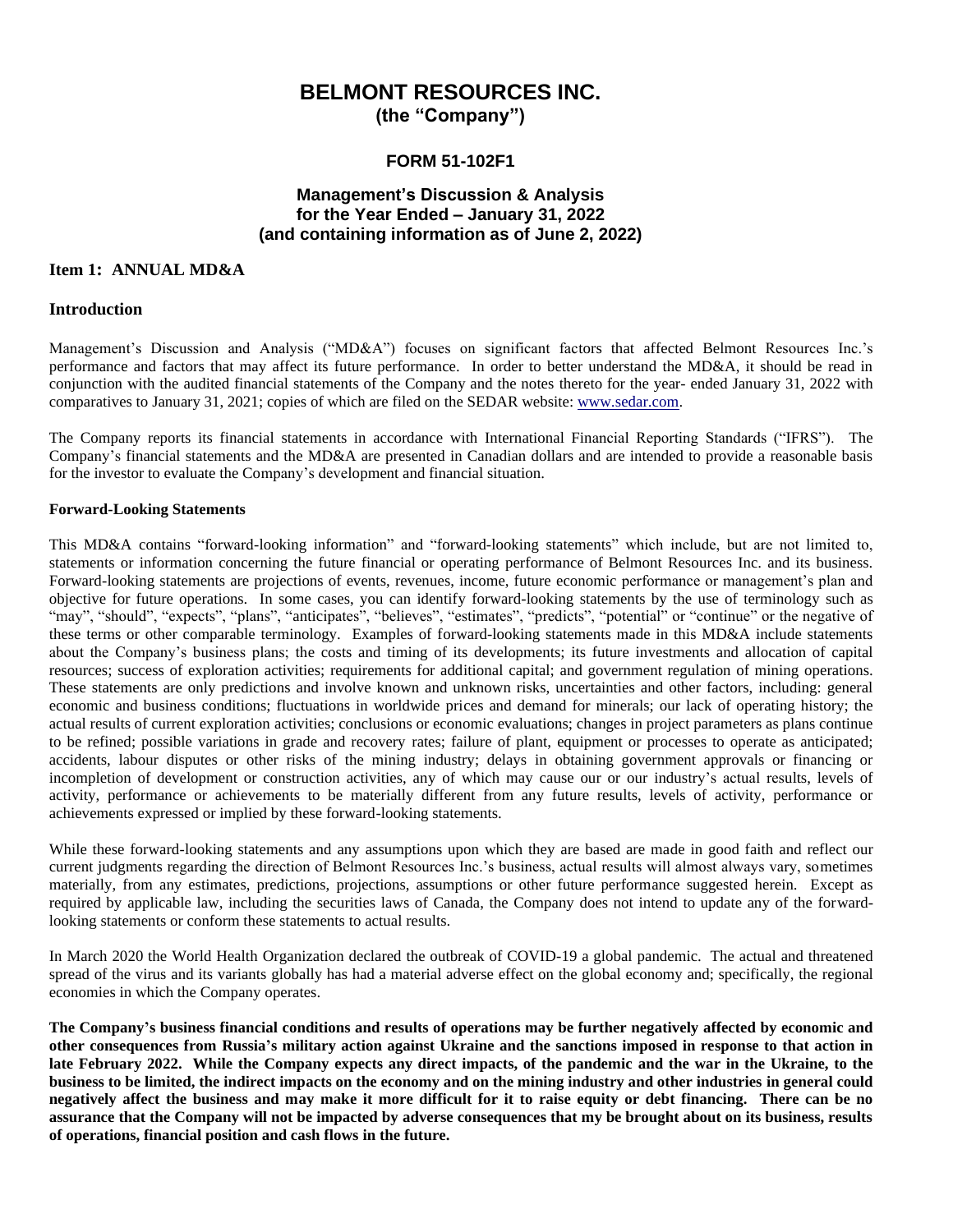**Cautionary Note to Investors Concerning Estimates of Measured and Indicated Resources:** This discussion may use the terms "measured resources" and "indicated resources". The Company advises investors that while those terms are recognized and required by Canadian regulators, the U.S. Securities and Exchange Commission does not recognize them. **Investors are cautioned not to assume that any part or all of mineral deposits in these categories will ever be converted into reserves.** 

# **NATURE OF BUSINESS:**

Belmont Resources Inc. (the "Company") was incorporated January 18, 1978 under the laws of the Province of British Columbia. The Company is listed on the TSX Venture Exchange as a Tier 2 mining exploration issuer, and is primarily engaged in the acquisition, exploration and development of resource properties. The shares of the Company trade on the TSX-V under the symbol **"BEA".**

# **1.1 DATE: – JUNE 2, 2022**

The following discussion and analysis was approved by the Directors of the Company and should be read in conjunction with the audited consolidated financial statements for the years ended January 31, 2022 and comparative January 31, 2021; and the accompanying notes thereto. All figures are in Canadian dollars unless otherwise noted.

# **1.2 OVERALL PERFORMANCE AND DEVELOPMENT:**

#### **(a) Crackingstone River ("CRR") –Uranium City area, Northern Mining District, Northern Saskatchewan**

**During the year ended January 31, 2013,** the Company assessed the likelihood of funding exploration activities and the ability to attract a suitable joint venture partner to participate on its property as very low due to global concerns of uranium use and overall market conditions. Accordingly, the Company has charged an additional impairment of \$199,999 to the property reducing it to a nominal \$1.

**June 3, 2021 –The Company arranged a debt settlement with a related party receivable. The related party was indebted to the Company for rent & office services. The Company agreed to a cash payment of \$30,000 and receipt of 50% of the Uranium City, Saskatchewan claims. The Company now owns 100% of these claims, subject to a 3% Net Smelter.**

**December 2021 – The Company entered into option agreement with an arm's length party to earn in an interest in the Crackingstone and received \$10,000. The agreement did not proceed and was terminated in April 2022.**

#### **(b) Kibby Basin – Esmeralda County, Nevada-U.S.A.**

• On **March 29, 2016** the Company entered into a Property Purchase Agreement (the "Agreement") with Zimtu Capital Corp. ("Zimtu") to acquire a 100% interest in the Kibby Basin Property (the "Property) located 65 km north of Clayton Valley, Nevada-U.S.A. Terms of the Agreement are:

 The Agreement is subject to a 1.5% NSR of which the Company has the right to purchase half (50%) from Zimtu, at any time for \$1,000,000

• On **May 26, 2016** the TSX Venture Exchange (the "Exchange") has accepted for filing the Property Purchase Agreement (the "Agreement") to acquire a 100% interest in the Kibby Basin Property (the 'Property') located 65 km north of Clayton Valley, Nevada-U.S.A.

In addition, the Exchange has accepted for filing the NI 43-101 Technical Report dated May 26, 2016. Further information on the Technical Report can be reviewed as filed on SEDAR and on the Company's website Project page at [www.BelmontResources.com](http://www.belmontresources.com/)

#### **2016 – 2018**

• **Details of exploration and developments for 2016 through to 2018 can be found on the April 30,**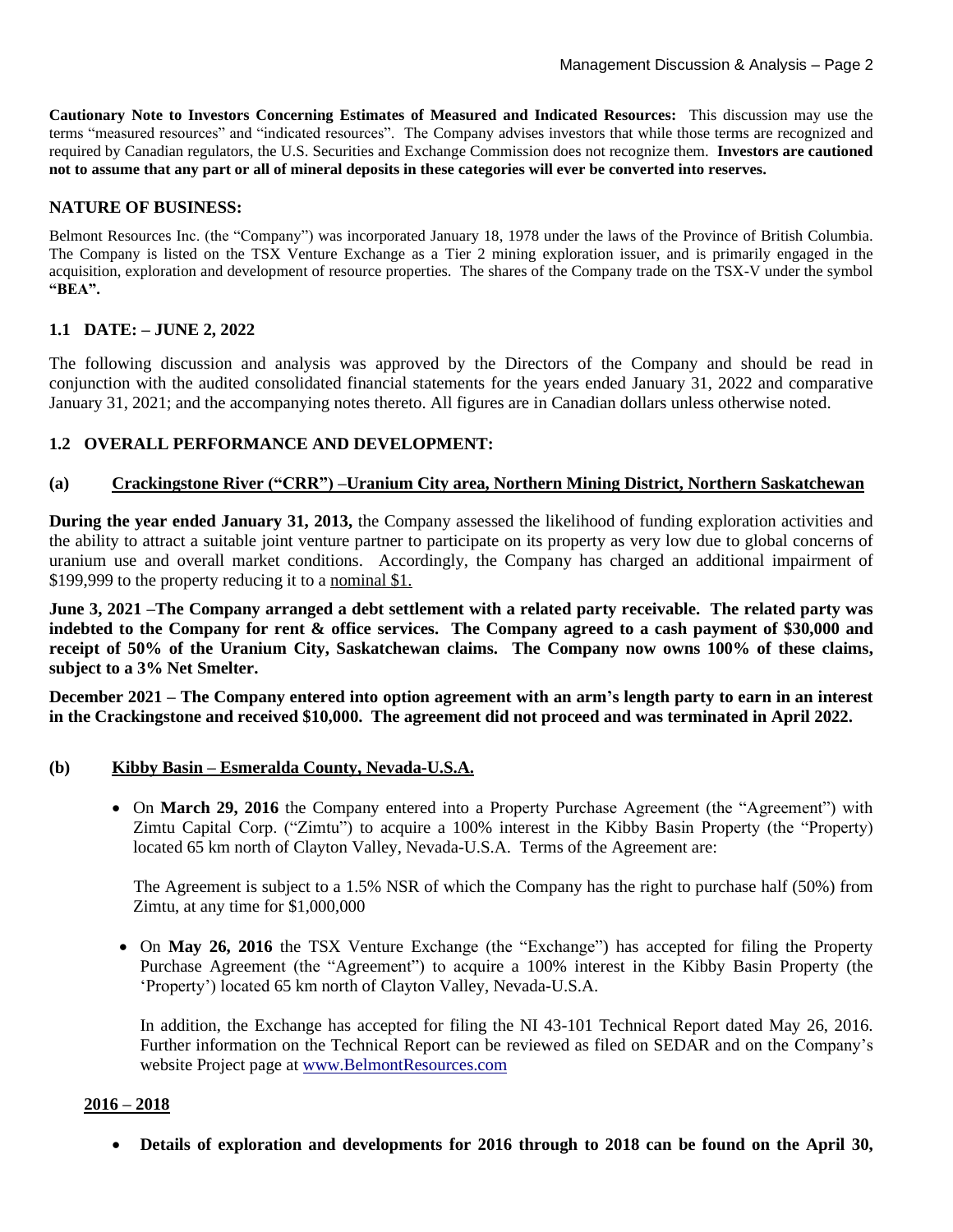#### **2019 Management Discussion & Analysis as filed on SEDAR.**

#### **During 2019:**

- **March 1, 2019** After making significant alterations to their drill equipment on location; Harris Drilling re-commenced drilling on hole KB-4. Highly unusual weather conditions in the area including snow, freezing rain, and ice earlier in February; were also a cause for the delay in restarting hole KB-4.
- **March 21, 2019 – The State of Nevada Department of Conservation and Natural Resources – Division of Water Resources has approved Belmont's application for water rights.** The two well permits to develop groundwater (brine) in the Monte Cristo Groundwater Basin may be the first of their kind in Nevada.
- **March 21, 2019** The Company reported that hole KB-4 has completed at a depth of 840 feet into lakebed sediments.
- **May 2, 2019** The Company reports assay results of Hole KB-4 on Kibby Basin, Nevada. For further details, review the news release as filed on SEDAR and on the Company website.

#### **During 2020:**

• **August 31, 2020** – The Company has paid the Annual Fees in the amount of \$21,220 USD to the Bureau of Land Management – Nevada. The property is in good standing. The Company is searching for an option or joint venture partner to continue advancing the exploration and development of this property.

#### **During 2021:**

- **February 26, 2021-** The Company announced that it has staked an additional 10,868 acres (4,398 ha) covering nearly the entire Kibby Basin bringing the total claim area to 16,012 acres (6,480 ha). With the additional claims Belmont now controls land covering most of the entire Kibby Basin.
- **April 19, 2021 –** The Company filed with the State Engineer for the State of Nevada, an 'Application for Extension of Time for Filing Proof of Completion of Work' regarding a one year extension to its Water Permit.
	- **November 1, 2021** The Company entered into an Earn-in Agreement with Marquee Resources Limited ("Marquee") of Australia to earn up to 80% interest into the **Kibby-Nevada, USA lithium property.** Terms of the Agreement are as follows:
		- (i) Subject to regulatory approvals.
		- (ii) Cash Payments from Marquee of \$100,000 on signing **(received).**
		- (iii) Share issuance of 3.0 million common shares of Marquee to the Company within 15 months from signing (**received 1.0 million).**
		- (iv) \$2.5 million Cdn., in exploration expenditures over 15 months.
		- (v) Other details as disseminated in the November 4, 2021 news release and posted to the Company website and SEDAR.
		- (vi) A finder's fee agreement (subject to regulatory approval) has also been signed for the issuance of 500,000 common shares, at a deemed price of \$0.06 per share to a non-related third party.

#### **See Subsequent Event Notes Section 1.14 (C) (ii) following for further updates.**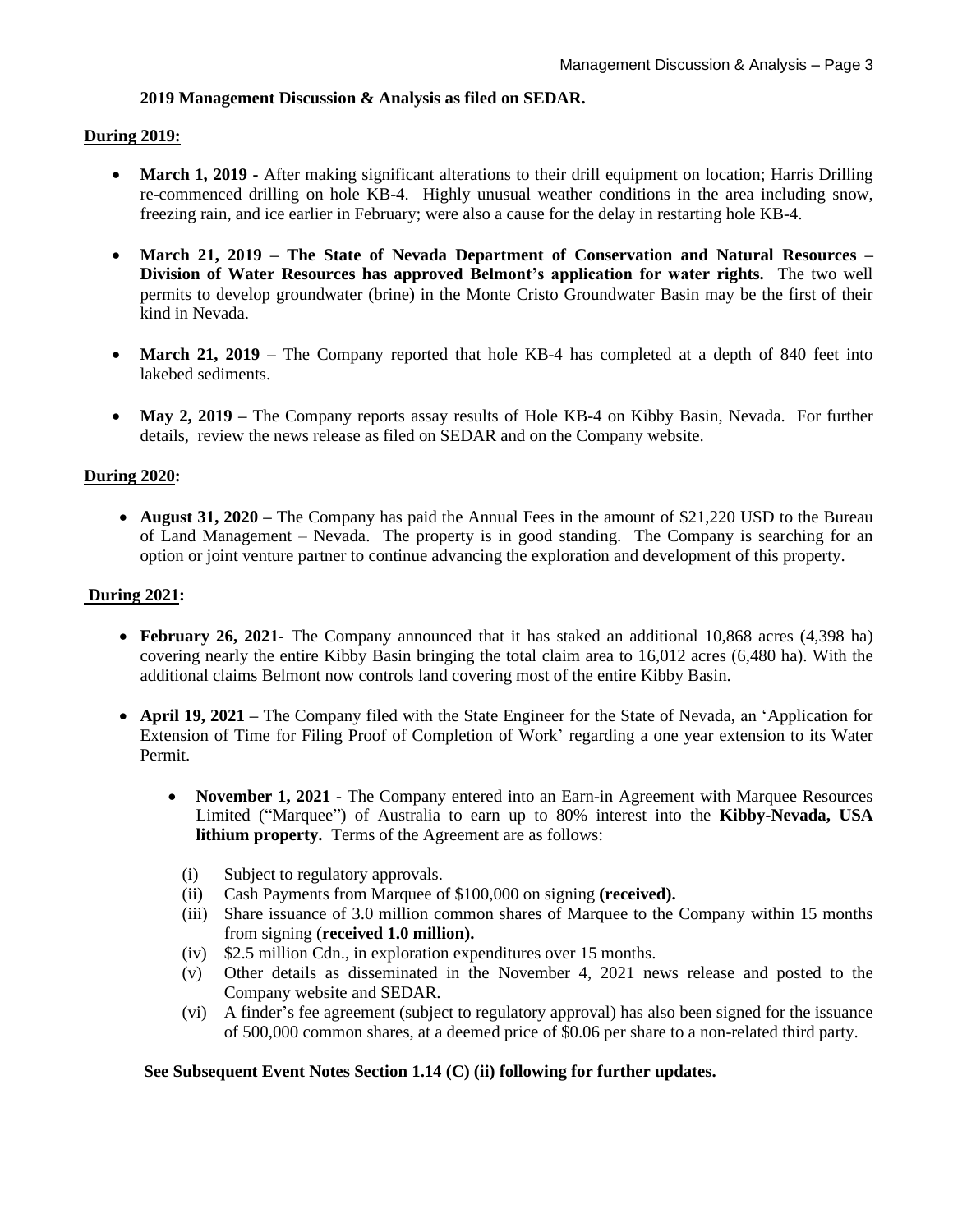#### **(c) Pathfinder Property, Greenwood Mining Division, southeastern British Columbia**

• **March 27, 2019** - The Company entered into arm's length acquisition agreement with David Heyman & Clive Brookes (the "Vendors"), to acquire 253.34 hectares of mineral claims which is part of the former Pathfinder Property, located in southern British Columbia, approximately 18 km north of Grand Forks, in the Greenwood Mining Division. The property covers a highly mineralized area at the northeastern edge of the Boundary Mining Camp; also known as the historically productive and larger Republic-Greenwood Gold District. Copper and gold mining in this camp dates back to the turn of the century.

Pursuant to the Agreement, in order to complete the acquisition the Company must:

- Pay the Vendors \$25,000 upon signing (**paid**);
- **Issued** a total of (on a post-consolidation basis) 187,500 common shares and 187,500 warrants (to each Vendor 93,750 common shares of the Company and 93,750 transferable warrants exercisable at a price of \$0.80 per share for a period of two years from the approval date, as set out below:
	- (i)  $156,250$  common shares and  $156,250$  warrants  $(78,125)$  shares and  $78,125$  warrants to each vendor on the approval date **(issued**);
	- (ii) 31,250 shares and 31,250 warrants to the vendors (15,625 shares and 15,625 warrants to each vendor) on the one year anniversary of the Agreement date (**issued**);

A 1.5% Net Smelter Return Royalty ("NSR")- 0.75% to each Vendor. The Company may acquire one-half of the NSR for \$1 million upon commencement of commercial production on the Property.

- **April 15, 2019** The TSX Venture Exchange has accepted for filing documentation in connection with the mineral property acquisition agreement dated March 27, 2019.
- May 9, 2019 The Company engaged a geological consultant to visit the Pathfinder property to complete an initial assessment of the property. The proposed work program details can be reviewed in the news release as filed on SEDAR and on the Company website.
- **October 17, 2019** The Company reported further encouraging assay results on surface sampling. Gold, Silver and Copper results were identified with a high of 5.228 ppm Au, 35.86 ppm Ag, 2.07% Cu, and 1486.8 ppm Co. Further details can be reviewed in the news release as filed on SEDAR and the Company website.
- **August 26, 2021 – The Company entered into an Option Agreement (the "Agreement") with Highrock Resources Ltd. ("Highrock") for the Pathfinder property.**

Terms of the Agreement are:

Under the terms of the option agreement, Highrock will earn a 75-per-cent interest in the property upon completion of the following:

- (i) Cash payments totaling \$15,000 consisting of:
	- \$5,000 upon signing of the option agreement **(received**);
	- \$10,000 within one year of signing the Agreement.
- (ii) Payments totaling 200,000 shares of Highrock consisting of:
	- 100,000 shares upon signing of the option agreement (**received);** and
	- 100,000 common shares (for an aggregate of 200,000 shares) on or before six months from the date of the initial listing of the Highrock shares on the Canadian Securities Exchange ("CSE").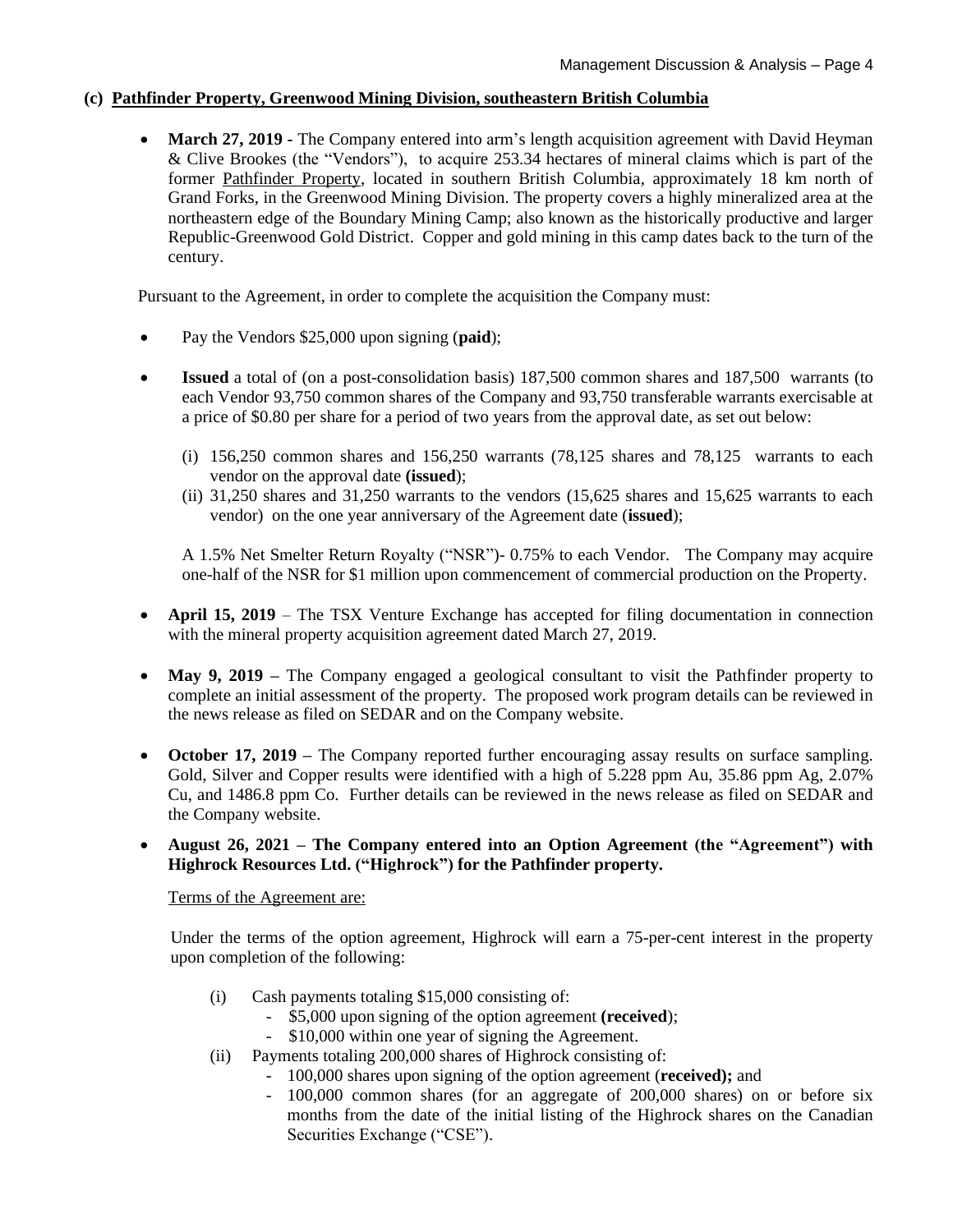- (iii) Expenditures on the Pathfinder Property totaling \$200,000 consisting of:
	- \$75,000 on or before the first anniversary of signing the option agreement **(completed**); and
	- \$125,000 on or before the first anniversary of the date of the initial listing of the Highrock shares on the CSE.

**December 23, 2021 -The TSX Venture Exchange (the "Exchange")** accepted for filing documentation relating to the property option agreement (the "Agreement') between the Company and Highrock, a nonarm's length party.

#### **See Subsequent Event Notes Section 1.14 (C) (ii) following for further updates.**

#### **(d) Athelstan Group (i – iv Claims) , Greenwood Mining Division, southeastern British Columbia**

**(i) October 29, 2019 –** The Company has acquired 2 mineral claims (the "**Glenora and Bay Horse**" claims) containing approx. 127 hectares from three non-related third parties. The claims are adjacent to the south side of Golden Dawn's –Golden Crown project.

Terms of the acquisition are:

-A total of 420,000 units upon TSX Venture Exchange approval. Each Unit contains one common share (the "Shares") in the capital of Belmont and one transferable warrant (the "Warrants') exercisable at a price of \$0.08 per Share for a period of 18 months from the approval date **(issued).**

-An additional 420,000 shares of the Company on the one-year anniversary of the Agreement date **(issued)**.

-A 1.5% NSR royalty to the vendors, with Belmont having the right to acquire half (50%) of the NSR from the vendors within five years of the Agreement Date in consideration for \$500,000 cash.

**(ii) November 21, 2019 –** The Company entered into the acquisition of 100% interest in the **'Pride of the West'** Crown Granted Claim (approx. 20 ha), in the historic Greenwood Gold Camp, B.C.

Terms of the Acquisition Agreement:

-100,000 common shares (the "Shares") upon TSX Venture Exchange approval **(issued)** December 3, 2019 –shares had a hold period until April 4, 2020).

-On completion of a financing or 120 days whichever comes first, the payment of \$25,000.

**-June 17, 2020 -** The Company and Laurence Sookochoff, the "Vendor" agreed to amend the terms of the cash payment of \$25,000 due on the property. The Vendor agreed to accept 500,000 common shares at a deemed price of \$0.05 in lieu of the cash payment; subject to Exchange approval.

**-June 22, 2020 –** The Company received Exchange acceptance of the amended agreement and the Company **(issued)** 500,000 common shares in the capital of the Company.

**(iii) November 30, 2019 –** The Company entered into the acquisition of 100% interest in the **'Black**  Bear' reverted Crown Granted Claim (approx. 25 ha), in the historic Greenwood Gold Camp, B.C.

Terms of the Acquisition Agreement:

-100,000 common shares (the "Shares") upon TSX Venture Exchange approval (**issued)**;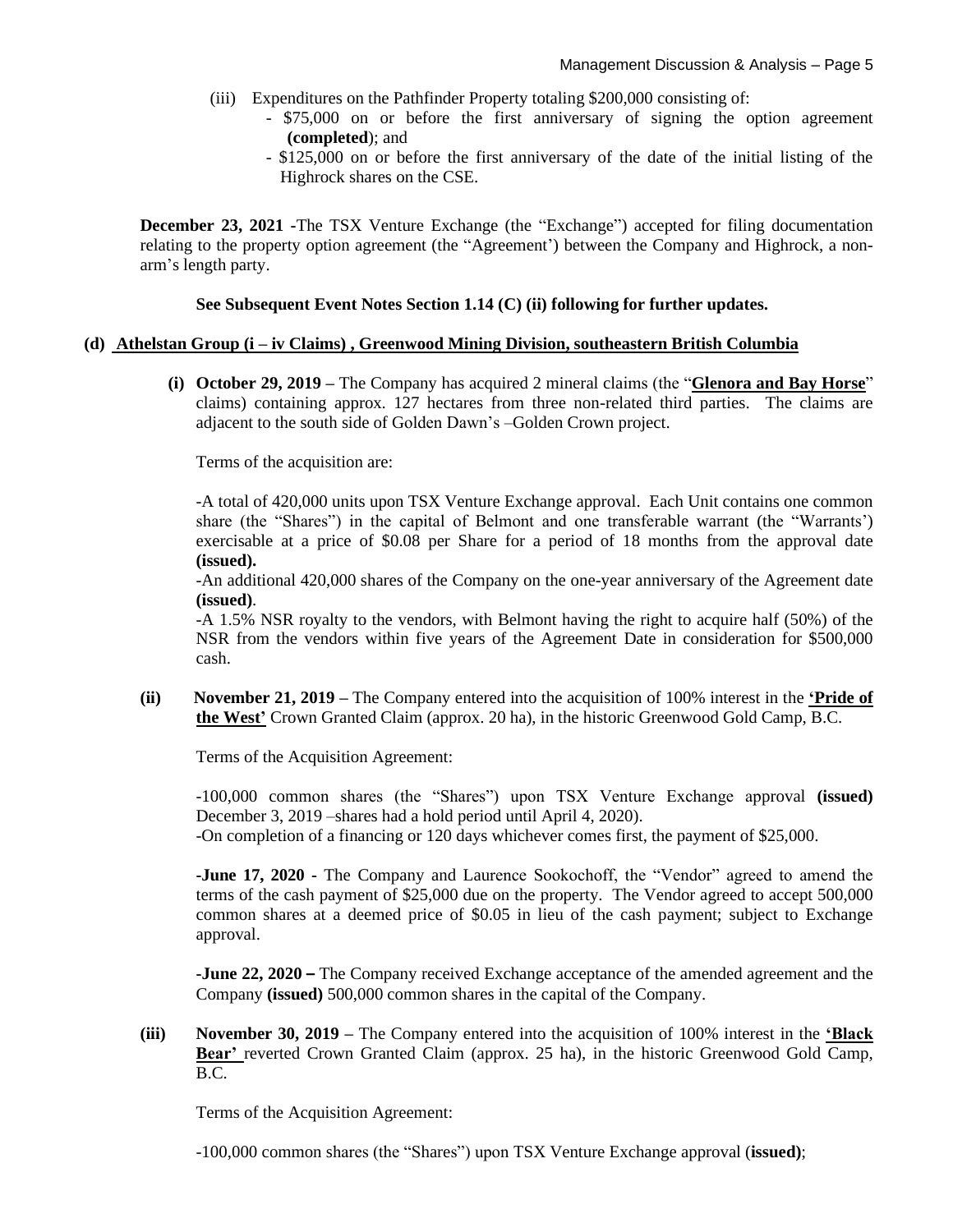-On completion of a financing or 120 days whichever comes first, the payment of \$25,000;

**-July 6, 2020 –** The Company and George Nakade, the "Vendor" of the Black Bear mineral claim agreed to amend the terms of the cash payment of \$25,000 due on the property. The Vendor agreed to accept 500,000 common shares at a deemed price of \$0.05 in lieu of cash payment; subject to Exchange approval.

**-August 13, 2020 –** The Company received Exchange acceptance of the amended agreement and the Company **(issued)** 500,000 common shares in the capital of the Company.

- **(iv) May 7, 2020 –** The Company has signed a Acquisition Agreement (the "Agreement") with Forty Ninth Ventures Ltd. (the "Vendor") to acquire 100% interest in the crown granted claims known as the **"Athelstan-Jackpot Property",** located in the Greenwood Mining Division, B.C. Terms of the Agreement are:
	- 200,000 common shares upon Exchange approval (**issued**).
	- 200,000 additional common shares on the one- year anniversary of the Agreement date **(issued**).
	- \$50,000 USD cash payment on the one- year anniversary of the Agreement date. Belmont has the option to issue common shares for ½ (\$25,000 USD) of the cash payment **(Issued 419,667 common shares in lieu of \$25,000 USD cash payment, and paid \$25,000 USD).**
	- -2% NSR, with Belmont having the right to buy back 1% of the NSR for \$500,000 USD. Further details of the Athelstan Property and transaction can be reviewed in the May 11, 2020 news release as filed on SEDAR and the Belmont website.

-**May 14, 2020 –** The Company received Exchange acceptance of the Forty Ninth Ventures Ltd.- Athelstan Property Agreement.

# **(v) Further Updates:**

- **August 25, 2020 -** A multi-year area-based exploration permit application has been submitted to the Ministry of Energy and Mines to cover this next phase of work on the property.
- **September 22, 2020** The Company completed a helicopter-borne Lidar survey. The 5.3 square km survey was flown by Pioneer Exploration Consultants Ltd., with point cloud data acquired at a density of 20 points per square metre.
- **October 20, 2020 –** The Company contracted SJ Geophysics to undertake a 3DIP survey. The survey will consist of the acquisition of 3D DC Resistivity/Induced Polarization (3DIP) data utilizing their proprietary Volterra Acquisition system, collectively referred to as a Volterra-3DIP survey
- **November 19, 2020** The Company announced that results from the recently completed Volterra 3D-IP survey have been received and interpreted. These results have identified several strong anomalies that are slated for drill testing. Further details can be reviewed in the news release as filed on our website and SEDAR.
- **November 26, 2020 -** The Company has been granted an Exploration Permit by the British Columbia Ministry of Energy and Mines for drilling and other surface exploration. This is a five-year area-based permit. **A reclamation bond of \$14,000 was posted**. Further details can be reviewed in the news release as filed on our website and SEDAR.
- **January 21, 2021** The Company announced drill crews mobilized and commenced drilling on February 1, 2021.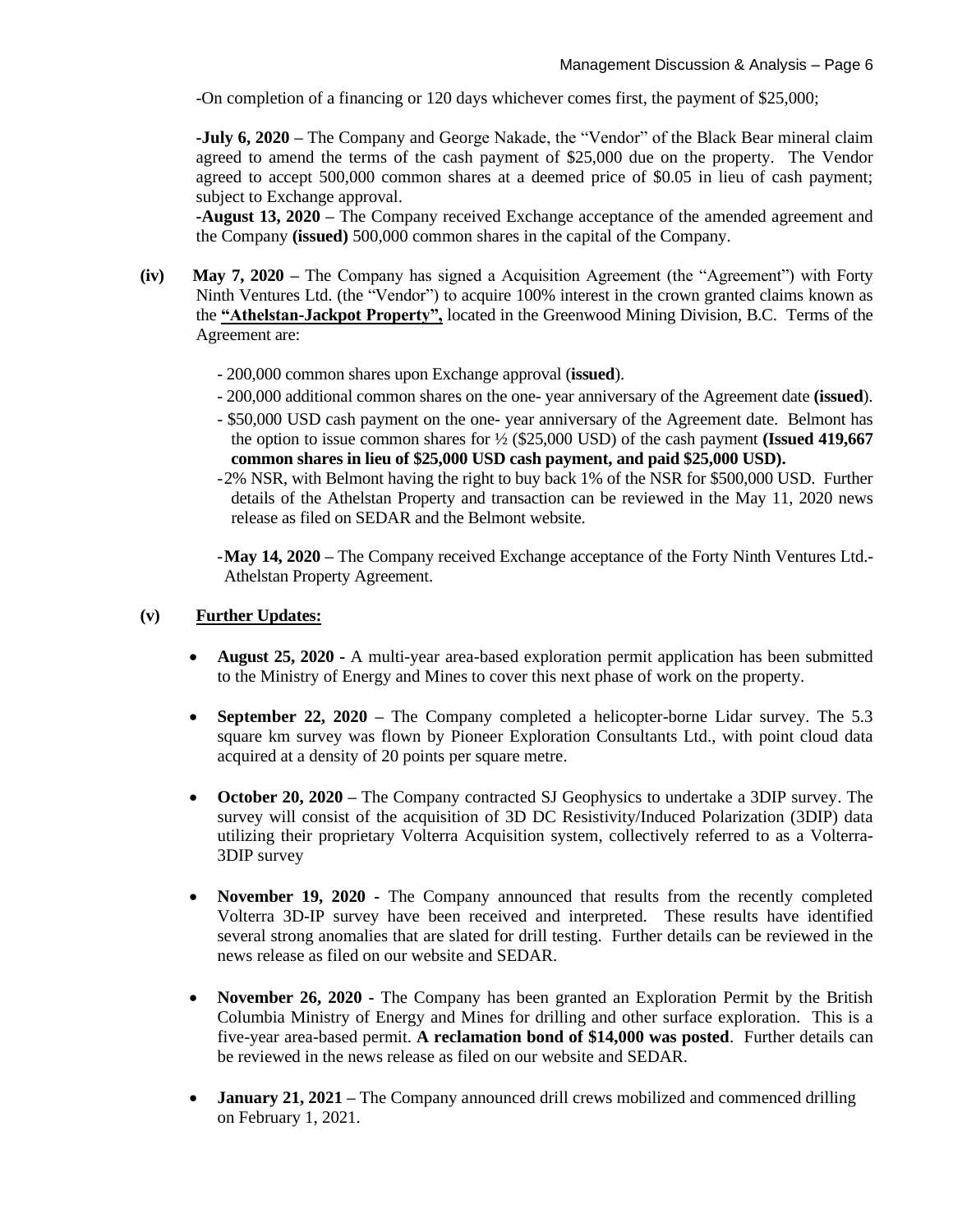- **March 4, 2021-** The Company reported that its initial diamond drill program at the A-J Gold Project in the Greenwood mining camp of southern British Columbia, has been completed. A total of 2,061 metres of NQ core drilling were completed with nine holes to test IP targets beneath the Contact and A-J gold trends.
- **May 18, 2021** The Company announced that it has completed the terms of the option agreement for acquisition of the A-J gold project signed on May 7, 2020. **The Company now holds a 100% interest in the property, subject to a NSR of 2.0%** which the company can reduce to 1.0% with a payment of US\$500,000 to the vendors.
- May 20, 2021- The Company announced the results from the final 4 holes of the recently completed Phase 1 - 9 hole (2061 m) drill program on its A-J property. Results from the first 5 drill holes were previously released (see Belmont news release, 2021-04-29). For further details, you can review the results on the Company's website and as filed on **SEDAR**.

# **(e) Come by Chance Property, Greenwood Mining Division, Southeastern, British Columbia**

- May 27, 2020 The Company entered into a Property Acquisition Agreement (the "Agreement") to acquire 100% interest in the Come By Chance mineral claims known as the ("CBC") property located in the Greenwood Mining Division, B.C. Terms of the Agreement are:
	- (i) \$7,500 cash payment on Exchange acceptance **(paid).**
	- (ii) Share Issuances in the capital of the Company as follows:
		- 100,000 common shares upon Exchange acceptance (**issued June 5, 2020**).
		- 200,000 common shares on the one-year anniversary of the Agreement Date **(issued May 27, 2021)**
		- 200,000 common shares on the second- year anniversary of the Agreement Date.
	- (iii) A 1.5% NSR Royalty with the option for the Company to buy back1% for \$1M Cdn. Further details of the CBC property can be reviewed in the news release as filed on SEDAR and the Belmont website.
- **June 5, 2020 –** The Company received Exchange acceptance of the CBC Property Agreement and **issued** the initial 100,000 common shares in connection with the Agreement. The shares have a hold period until October 6, 2020.
- **October 6, 2020 -** A helicopter-borne Lidar survey has been completed. The 5.3 square km survey was flown by Pioneer Exploration Consultants Ltd., with point cloud data acquired at a density of 20 points per square metre. See the news release on our website and filed on SEDAR for further details.

**October 15, 2020** - The high resolution UAV (unmanned airborne vehicle) magnetic survey on the property has been completed. The 5.3 square km survey was flown by Pioneer Exploration Consultants Ltd.

# • **March 24, 2021**- **The Company filed on SEDAR a NI 43-101 Technical Report on the CBC property.**

- **May 27, 2021-The Company announced that it has completed further terms of the option agreement signed** on May 27, 2020 on the CBC property. The Company issued the one-year anniversary property payments of 100,000 common shares. The shares are restricted from trading until September 28, 2021.
- **June 10, 2021** The Company announced that it is preparing to initiate an IP Survey. The IP survey will provide definitive drill targets which will be tested in a planned drill program for Q3-2021.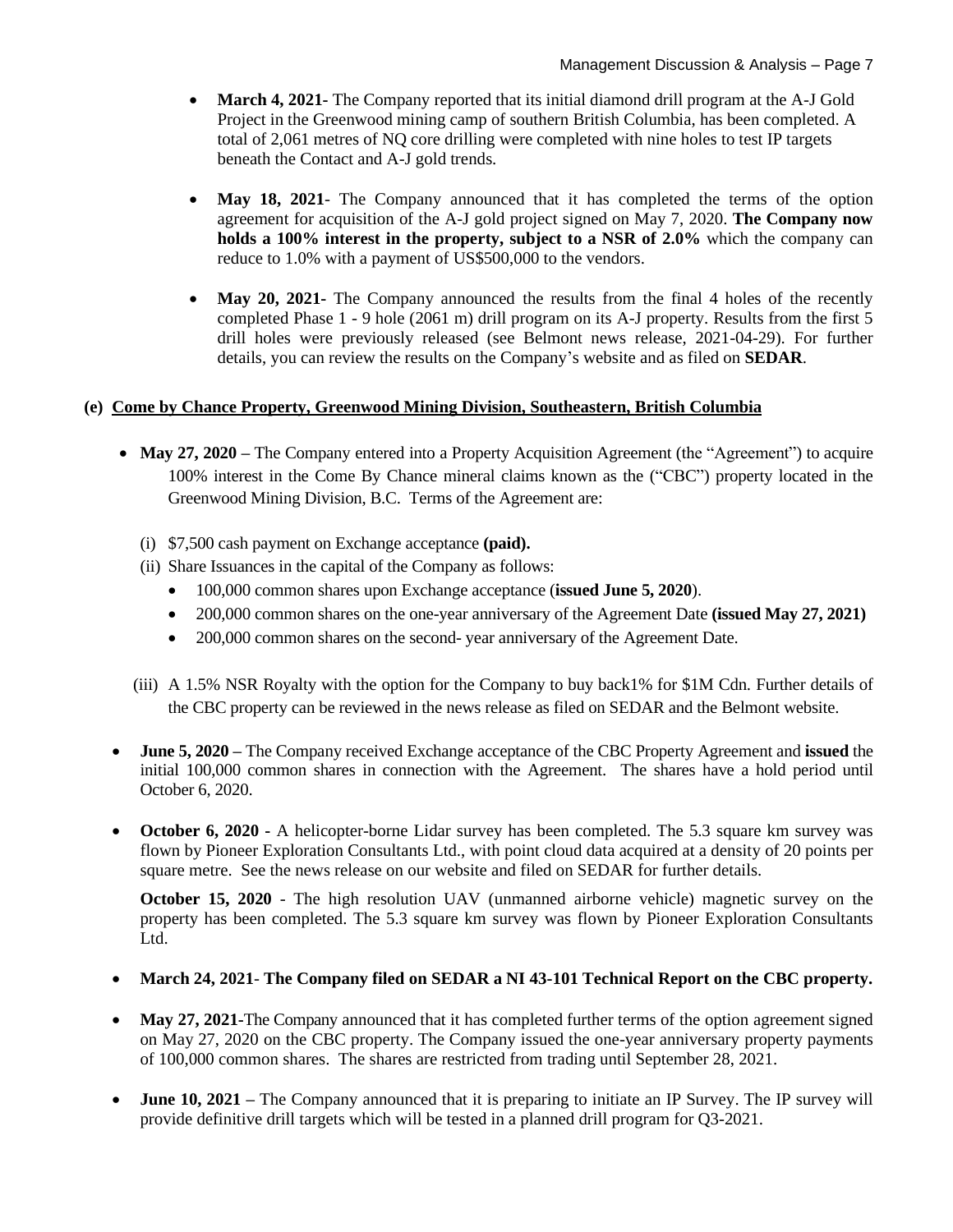- **September 14, 2021** The Company announced that after a delay due to extreme wild fire conditions the Company is resuming its exploration program.
- **January 13, 2022** The Company announced the results from the fall 2021 program of 3D Induced Polarization (3D IP), prospecting and rock sampling on the company's 100% owned CBC Property near Grand Forks, Southern British Columbia. The 3D IP Survey was completed by Frontier Geoscience and tested a 478 hectare area that covered the majority of the property.

Watch video at:<https://bit.ly/3fgUXbJ>

# Highlights include:

- -5 high priority targets have been identified for follow-up diamond drilling
- -High gold values were confirmed from **Iron Chief** occurrence, 17.05 g/t Au and 619 g/t Ag
- -High copper values and elevated gold were confirmed from the **Betts** occurrence, 4.75% Cu and 0.676 g/t Au
- -A new area of copper-gold skarn mineralization was discovered, with values including 3.8 g/t Au with 0.45% Cu and 1.4 g/t Au with 1.07% Cu (**Lady M Zone**), which coincides with one of the IP targets

# **See Subsequent Event Notes Section 1.14 (C) (ii) following for further updates.**

# **(f) Lone Star Property – Ferry County, Washington State, U.S.A.**

• **July 26, 2021 –** The Company entered into a Share Purchase Agreement with Advanced Mineral Technology Inc. (the "Vendor"), who owns 100% of the issued and outstanding common shares of BGP Resources Inc. ("BGP" and the "BGP Shares") and whereas BGP owns a 100% interest in the mineral right associated with the Lone Star properties (the "LS Property"). The Company has the right to purchase 100% of the issued and common shares of BGP and the BGP Shares.

Terms of the Agreement:

Cash Payments as follows:

- (i) \$25,000 US cash payment upon Exchange acceptance (**paid equivalent \$31,750 )**.
- (ii) \$75,000 US cash payment, upon the first anniversary of the agreement.
- (iii) \$130,000 US cash payment (being US\$500 multiplied by the 260 acres of private land which comprises the original Lone Star property) to be paid to the original land owners by 2023.

Share Issuances in the capital of the Company as follows:

- (i) 500,000 common shares, subject to 4 months +1 day period from Exchange approval date (**issued).**
- (ii) 500,000 common shares, upon the first anniversary of the agreement.

The LS Property is subject to an underlying 2.5% NSR owned by a third party.

- **November 1, 2021** The Company entered into an Earn-in Agreement with Marquee Resources Limited ("Marquee") of Australia to earn up to 80% interest into the Lone Star property**.** Marquee is an Australian Stock Exchange ("ASX") listed company and trades under the symbol (ASX:MQR). Terms of the Agreement are as follows:
	- (i) Cash payments from Marquee of \$250,000 Cdn., to the Company over two years from signing (**received \$100,000 upon signing).**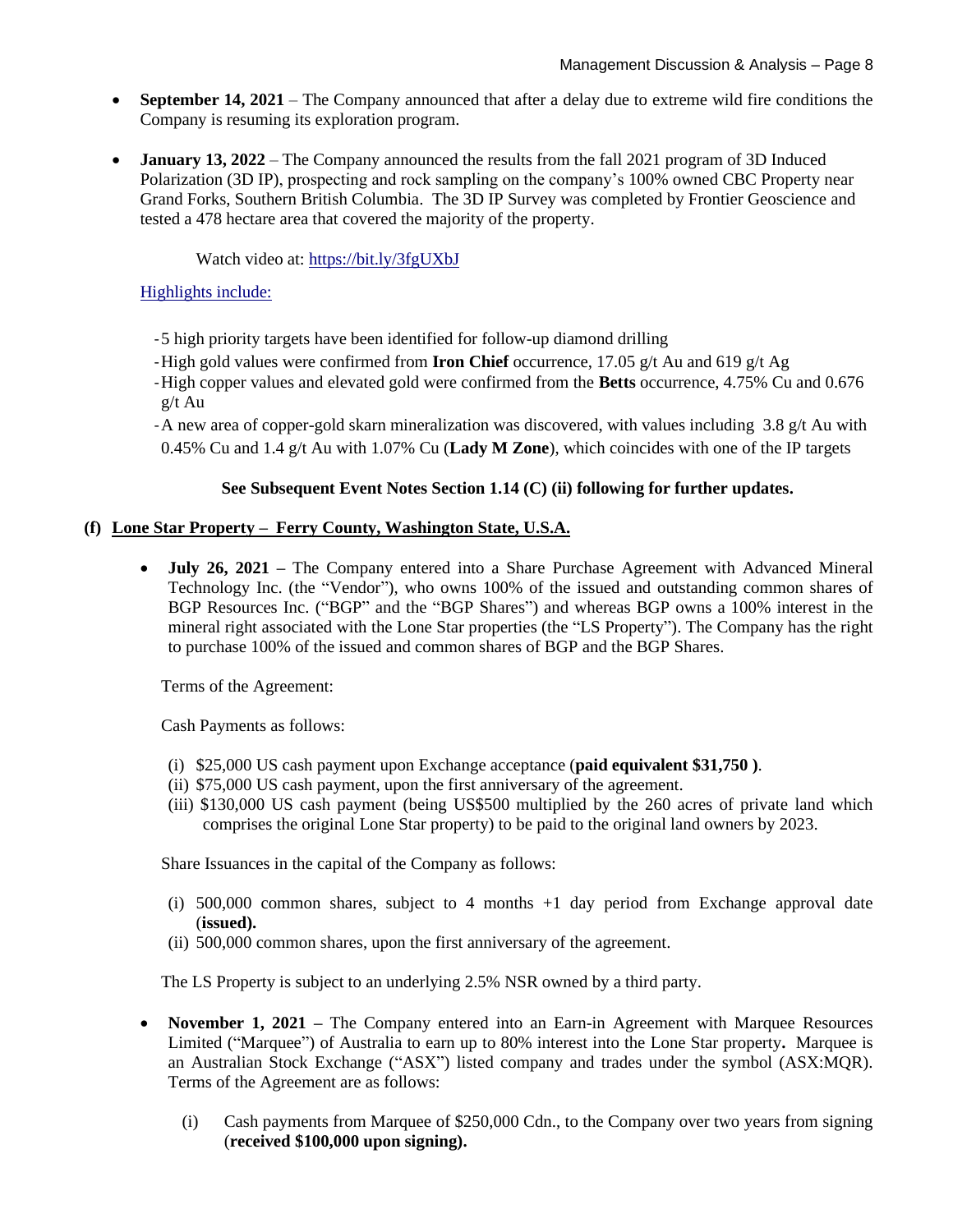- (ii) Share issuances from Marquee of 3 million common shares to the Company over two years from signing (**received 1.0 million).**
- (iii) Exploration expenditures of \$2,550,000 over two years of which \$550,000 is to be incurred within the first six months of signing (**exploration already in progress).**
- (iv) Cash payments from Marquee in the amount of \$205,000 USD which the Company will transfer the funds to the property vendor (\$75,000 USD) and (\$130,000 USD) to the original private property owners.
- (v) Other details as disseminated in the November 4, 2021 news release and posted to the Company website of www.BelmontResources.com and SEDAR.
- **November 17, 2021** The Company announced its option partner Marquee Resources Ltd. (ASX:MQR) has commenced a 5,800 meter ("m") drill program. The drill program planned is as follows:
	- **(i)** Initiation of a 5,800 meter drill program to supplement data from 252 historical drill holes;
	- **(ii)** 42 holes are planned to depths from 50 to 270 m with the following program objectives; -Confirm grade, width and tenor of mineralization

-Achieve a drill hole spacing that is appropriate for:

 a) advancing the historic inferred mineral resource to a current indicated resource category;

b) producing a Preliminary Economic Assessment ("PEA");

- c) Investigate for nearby resource extensions to the east and south.
- **December 2, 2021** The Company announced completion of the first two holes (LS21-01 & 02). Drill samples are being prepared for shipment to MSA Labs in Langley, B.C. for analysis. Further details of the drill core, intersections, mineralization, etc. can be reviewed in the news release.
- **January 31, 2021** Fourteen drill holes have been completed to date for a total of 2,500 metres and mineralized stratigraphy was encountered in every hole. Further details of specific mineralization and grades can be reviewed in the news release.

# **See Subsequent Event Notes Section 1.14 (C) (i) & (ii) following for further updates.**

#### **1.3 SELECTED ANNUAL INFORMATION:**

The following table sets forth selected audited financial information of Belmont Resources Inc. for the last three completed financial years.

|                                       | <b>FISCAL YEARS ENDED</b> |                         |                         |
|---------------------------------------|---------------------------|-------------------------|-------------------------|
|                                       | <b>January 31, 2022</b>   | <b>January 31, 2021</b> | <b>January 31, 2020</b> |
| Net Sales or Total Revenues           | \$Nil                     | <b>SNil</b>             | <b>SNil</b>             |
| Total Comprehensive (Loss)            | $*(\$352,203)$            | $**$ (\$609,580)        | $***$ (\$665,748)       |
| Loss Per Share                        | $(\$0.01)$                | $(\$0.02)$              | $(\$0.05)$              |
| <b>Total Assets</b>                   | \$2,670,259               | \$2,213,642             | \$1,424,036             |
| Total long-term financial liabilities | \$Nil                     | \$Nil                   | \$Nil                   |
| Cash dividends declared per share     | \$Nil                     | \$Nil                   | \$Nil                   |

**\*During the year-ended January 31, 2022 the Company recorded a recovery of flow-through premium liability of \$105,230. Operating expenses decreased by \$9,860. Bad debt expense was the largest increase -\$82,842 (\$11,386 in 2021).**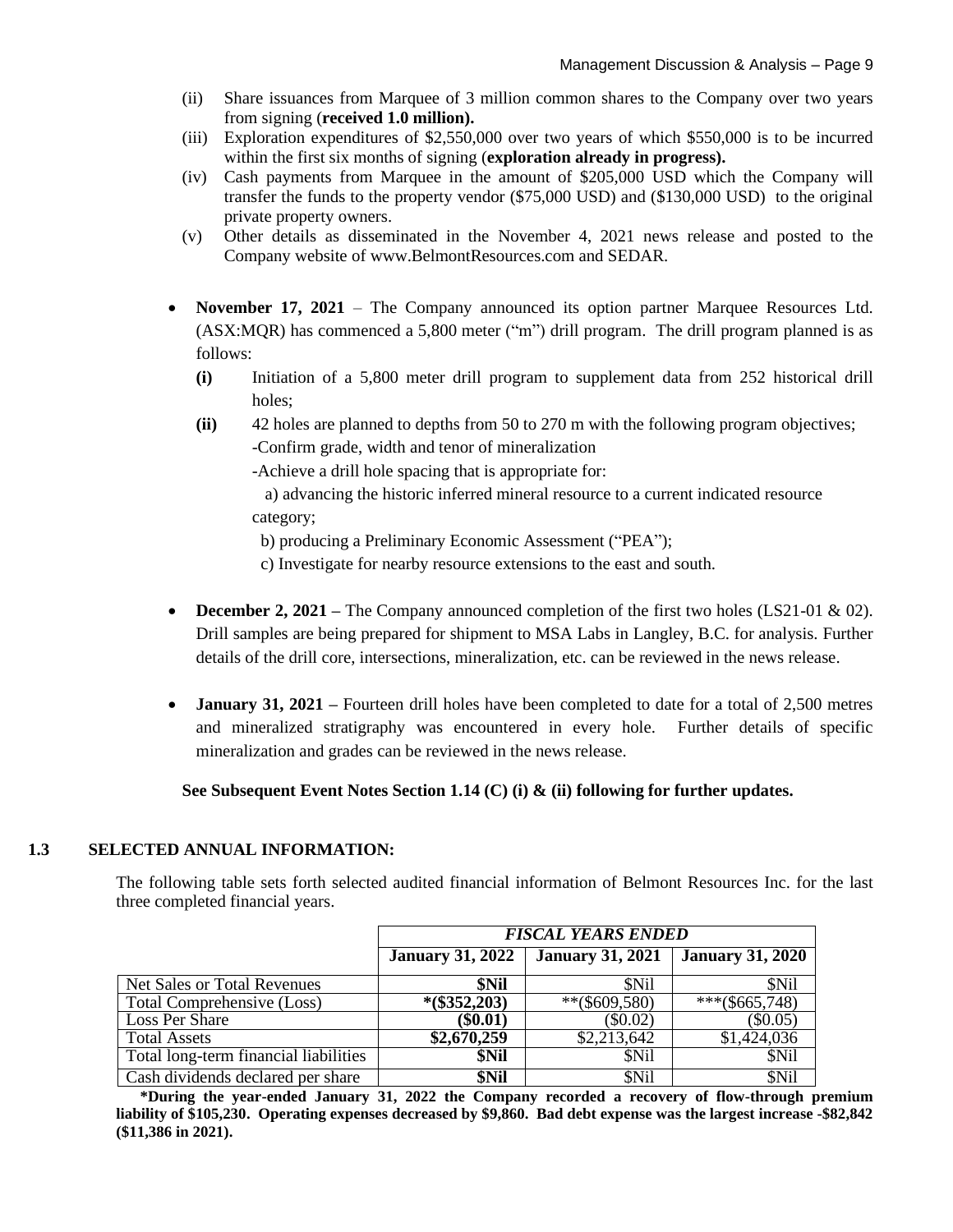**\*\*During the year-ended January 31, 2021 the Company recorded a Recovery of Bad Debts of \$11,386 (\$42,499 in 2020). Operating expenses decreased by \$53,105. The largest decrease was in Travel & Promotion - \$16,528 (\$128,845 in 2020).**

**\*\*\*During the year-ended January 31, 2020** the Company recorded a Recovery of Bad Debts of \$42,499 (\$6,153 in 2019). Operating expenses during the year decreased by \$175,237. The largest decreases were in Travel & Promotion -\$128,845 (\$256,733 in 2019); Stock based payments (a non-cash item) which was \$97,184 (\$211,720 in 2019); and Bad Debt expense of \$80,486.

### **1.4 DISCUSSION OF OPERATIONS UP TO AND INCLUDING THE TWELVE MONTHS ENDED JANUARY 31, 2022;**

The Company reports its financial statements in accordance with International Financial Reporting Standards ("IFRS"). The Company's MD&A is presented in Canadian dollars and is intended to provide a reasonable basis for the investor to evaluate the Company's development and financial situation. A significant part of the Company's value is in Resource Property Interests relating to various acquisitions and exploration in the historic Greenwood Gold Camp, in British Columbia, Canada.

**For the twelve months ended January 31, 2022, the Company reported in its Statement of Comprehensive Loss a Total Comprehensive loss including other items of (\$352,203)** compared to a Total Comprehensive loss of (\$611,402) for the twelve months ended January 31, 2021. Total operating expenses before Other Items decreased by **\$9,860 (1.62%)** for the same comparable period. **The main decreases were in consulting and stock based payment. The Company also recorded a recovery of flow-through premium liability of \$105,230.**

The Company has no producing properties, and consequently no sales or revenues.

**Increases** were in:

- Amortization increased marginally to \$3,055 in 2022 (\$3,010 in 2021) due to replacement of obsolete assets during the period. Property related costs increased to \$3,530 (\$1,011 in 2021) due to the Kibby property building.
- Foreign exchange gain (loss) of \$3,735 in 2022,  $((\$91)$  in 2021).
- Legal, Audit, and Accounting increased to \$62,879 (\$56,792 in 2021) due to timing of reporting requirements.
- Salaries and administrative services increased to \$195,312 (\$167,416 in 2021) as a result of a higher management contract fee with the new CEO.
- Recovery of flow-through liability of \$105,230 (**a non-cash item**), (\$9,987 In 2021) as a result of exploration expenditures incurred.
- Bad debt expense of \$82,842 (\$11,386 in 2021).
- Shareholder Relations combined with Travel and promotion increased to \$46,706 (\$24,676 in 2021). The Company incurred additional travel expenses related to its exploration program that was not capital related costs. The Company engaged IRW Press in Germany for translation and distribution to various German and other media for selected news releases. The Company has also engaged a further consultant to assist in dissemination and market making.
- The Company has recorded a gain on option payments received of \$163,250 (\$nil in 2021) in connection with option payments received for properties.

**Decreases** were in:

- Consulting Fees decreased to \$41,440 (\$86,236 in 2021) as a result of fewer reviews and recommendations of property acquisitions, new marketing proposals, advertising, and financing opportunities.
- Loan interest was \$nil (\$17,906 in 2021) as all promissory notes were repaid in the prior year.
- Office and miscellaneous combined with Rent, Telephone and internet decreased to \$30,901 in 2022 (\$42,054 in 2021), as the Company recorded office supplies, administrative and rent recoveries on a shared office basis. As of December 1, 2020 the Company now rents its own office at a rate of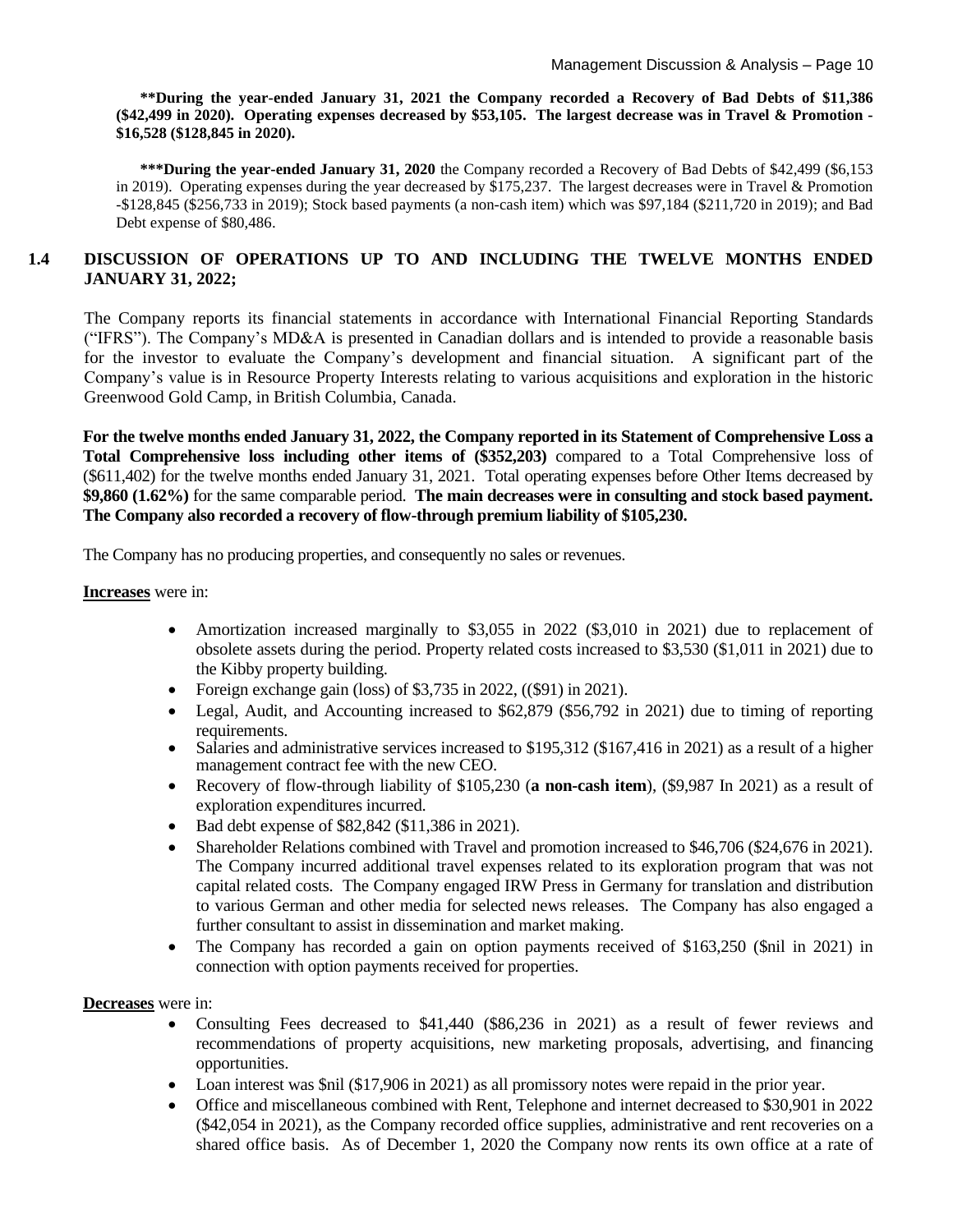\$1,500 in a shared office space.

- Recovery of shared office expenses previously written down of \$Nil (\$6,494 in 2021).
- Regulatory fees decreased to \$23,510 in 2022 (\$31,185 in 2021) as a result of fewer transactions property agreements and private placements in the current year.
- Stock based payment expense (**a non-cash item**) decreased to \$98,250 (\$171,615 in 2021) as a result of fewer options granted in the year-end January 31, 2022.
- Transfer agent fees decreased to \$11,686 in 2022 (\$14,590 in 2021)

#### **1.5 SUMMARY OF QUARTERLY RESULTS:**

The following table sets forth selected (unaudited) quarterly financial information for each of the last eight most recently completed quarters:

|                       | <b><i>OUARTERS ENDED</i></b> |                     |                      |                       |
|-----------------------|------------------------------|---------------------|----------------------|-----------------------|
|                       | January 31,<br>2022          | October 31,<br>2021 | <b>July 31, 2021</b> | <b>April 30, 2021</b> |
| <b>Total Revenues</b> | \$Nil                        | \$Nil               | \$Nil                | \$Nil                 |
| Net (Loss) Gain       | $*$ \$26,188                 | $**(\$158,395)$     | ***(\$164,229)       | $***(31,519)$         |
| (Loss) per Share      | $(\$0.00)$                   | $(\$0.00)$          | $(\$0.00)$           | (\$0.00)              |

|                       | January 31,<br>2021 | October 31,<br><b>2020</b> | <b>July 31, 2020</b> | <b>April 30, 2020</b> |
|-----------------------|---------------------|----------------------------|----------------------|-----------------------|
| <b>Total Revenues</b> | <b>SNil</b>         | \$Nil                      | \$Nil                | \$Nil                 |
| Net (Loss) Gain       | $*(\$126,141)$      | $**(\$309,687)$            | ***(\$92,368)        | **** $(\$83,206)$     |
| (Loss) per Share      | $(\$0.01)$          | $(\$0.01)$                 | $(\$0.00)$           | $(\$0.00)$            |
|                       |                     |                            |                      |                       |

**\*The major differences in the 4th quarter ended January 31, 2022 compared to January 31, 2021 was a decrease as a result of a Gain on option payments received -\$163,250 (Nil in 2021); and a Recovery of flow-through premium liability (a non-cash item) - \$105,230 (\$9,987 in 2021).**

**\*\*The major difference in the 3rd quarter ended October 31, 2021 compared to October 31, 2020 was in stock based payment of \$70,706 (\$134,883 in 2020).**

**\*\*\* The major difference in the 2nd quarter ended July 31, 2021 compared to July 31, 2020 was the loss on debt settlement of \$84,155 (\$nil in 2020).**

**\*\*\*\* The major difference in the 1 st quarter ended April 30, 2021 compared to April 30, 2020 was the recovery of flow-through premium liability of \$85,128 (\$nil in 2020).**

#### **1.6 LIQUIDITY:**

At January 31, 2022 the Company had working capital of (\$192,253) compared to January 31, 2021 working capital of \$148,377. The Company expended \$239,015 on operating activities during the period ending January 31, 2022. The Company raised gross proceeds of \$555,042 through the issuance and subscription of securities during the period ended January 31, 2022 specifically private placements and the exercise of warrants and options. The Company has limited working capital to continue administrative operations and to provide care and maintenance on its mineral properties, however, anticipates arranging further private placement financings and warrants being exercised to raise financing in order to continue developing its properties.

#### **1.7 CAPITAL RESOURCES:**

The Company's ability to continue as a going concern in the short term is dependent upon its ability to obtain financing. The Company obtains financing by the issuance of share capital or from the disposition of its mineral prospects. Although the Company has been successful in the past in obtaining financing, there can be no assurance that it will be able to obtain adequate financing in the future or that the terms of such financing will be favorable. Failure to obtain additional financing in the near future may result in the delay of exploration on new acquisitions.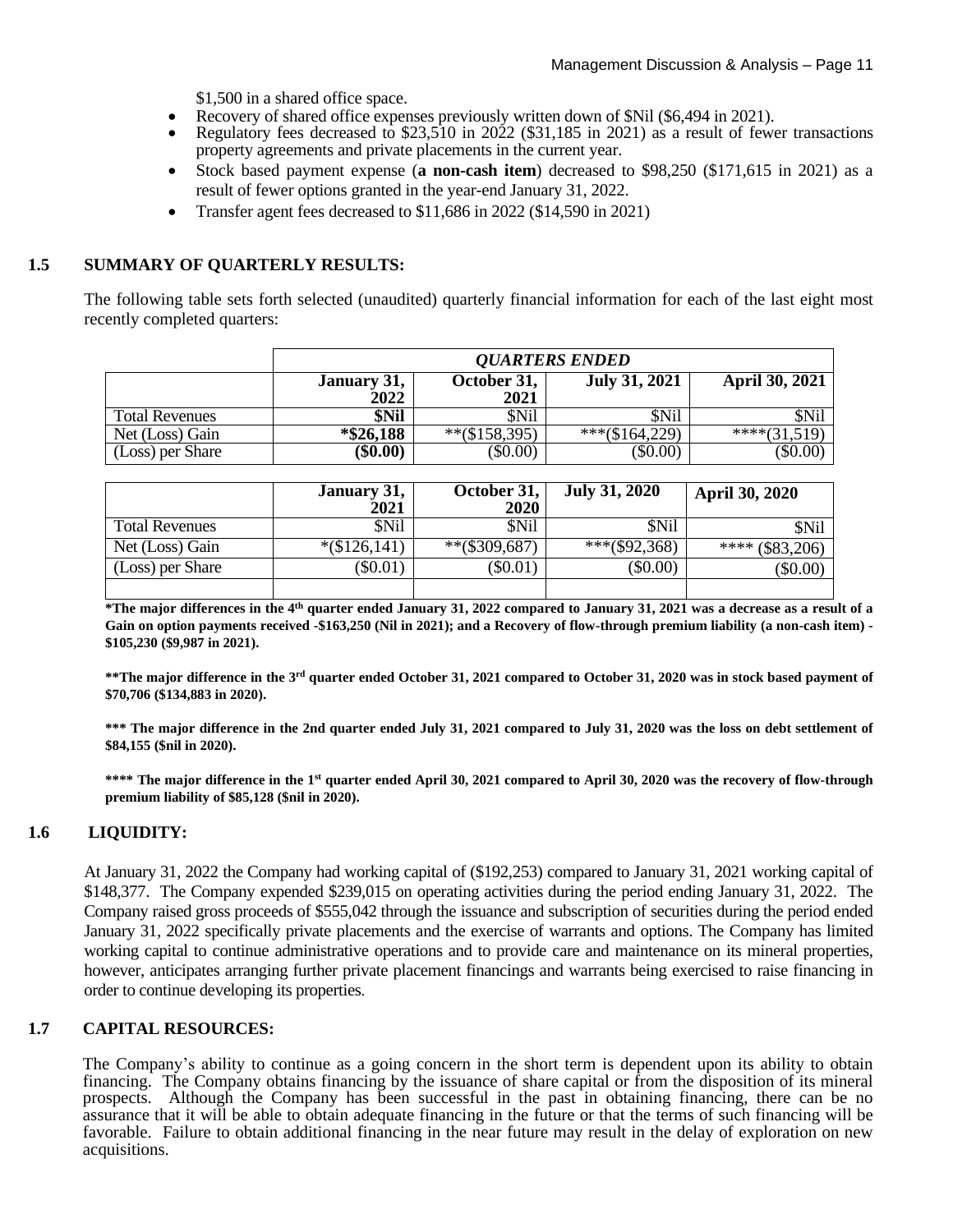**During the first quarter ended April 30, 2021 the following share issuances occurred to raise share capital and for property acquisition payments:**

- **February 4, 2021** Issued 375,000 common shares @ \$0.07 through the exercise of stock options for gross proceeds of \$26,250.
- **February 10, 2021** Issued 1,672,000 units (the "Units") at a price of \$0.07 per Unit for gross proceeds of \$117,040. Each Unit consisted of one common share of the Company and one transferable share purchase warrant (a "Warrant"). Each whole Warrant will permit the holder to acquire one additional share of the Company at a price of \$0.10 until February 10, 2023. The warrant terms may be accelerated.
- **February 17, 2021**  Issued 100,000 common shares at \$0.06 through the exercise of stock options for gross proceeds of \$6,000.
- **February 19, 2021** Issued 350,000 common shares at \$0.08 through the exercise of warrants for gross proceeds of \$28,000.
- **February 24, 2021** Issued 400,000 common shares at a price of \$0.06 through the exercise of stock options for gross proceeds of \$24,000.
- **April 27, 2021** Issued 419,167 common shares at a price of \$0.07 in lieu of \$25,000 USD (\$29,341.69) CAD.) property payment on the A-J property.

### **During the second quarter ended July 31, 2021 the following share issuances occurred to raise capital and for property acquisition payments:**

- **May 7, 2021** Issued 200,000 common shares at a price of \$0.07 for a property payment on the A-J property.
- **May 17, 2021** Issued 200,000 common shares at a price of \$0.07 for a property payment on the Come by Chance property.
- **July 23, 2021 –** Issued 2,721,450 units (the "Units") at a price of \$0.07 per Unit for gross proceeds of \$190,501. Each Unit consists of one flow-through common share of the Company and one NFT share purchase warrant (a "Warrant"). Each whole Warrant will permit the holder to acquire one additional share of the Company at a price of \$0.12 until July 23, 2023. The Company paid \$11,200.12 in cash and issued 160,002 finder's fee warrants exercisable at \$0.12 until July 23, 2023.

#### **During the third quarter ended October 31, 2021 the following share issuances occurred to raise capital and for property acquisition payments:**

• **September 8, 2021 –** Issued 500,00 common shares at a price of \$0.05 per share as the first property payment relating to the Lone Star property transaction.

#### **During the fourth quarter ended January 31, 2022 the following share/warrants issuances occurred to raise capital and for property acquisition payments:**

- **November 4, 2021 – Issued 2,600,000 common shares as a result of warrants being exercised at \$0.05 per share for gross proceeds of \$130,000.**
- **November 4, 2021 – Issued 2,600,000 bonus incentive warrants at a price of \$0.10 expiring November 4, 2022 as part of the warrants being exercised above.**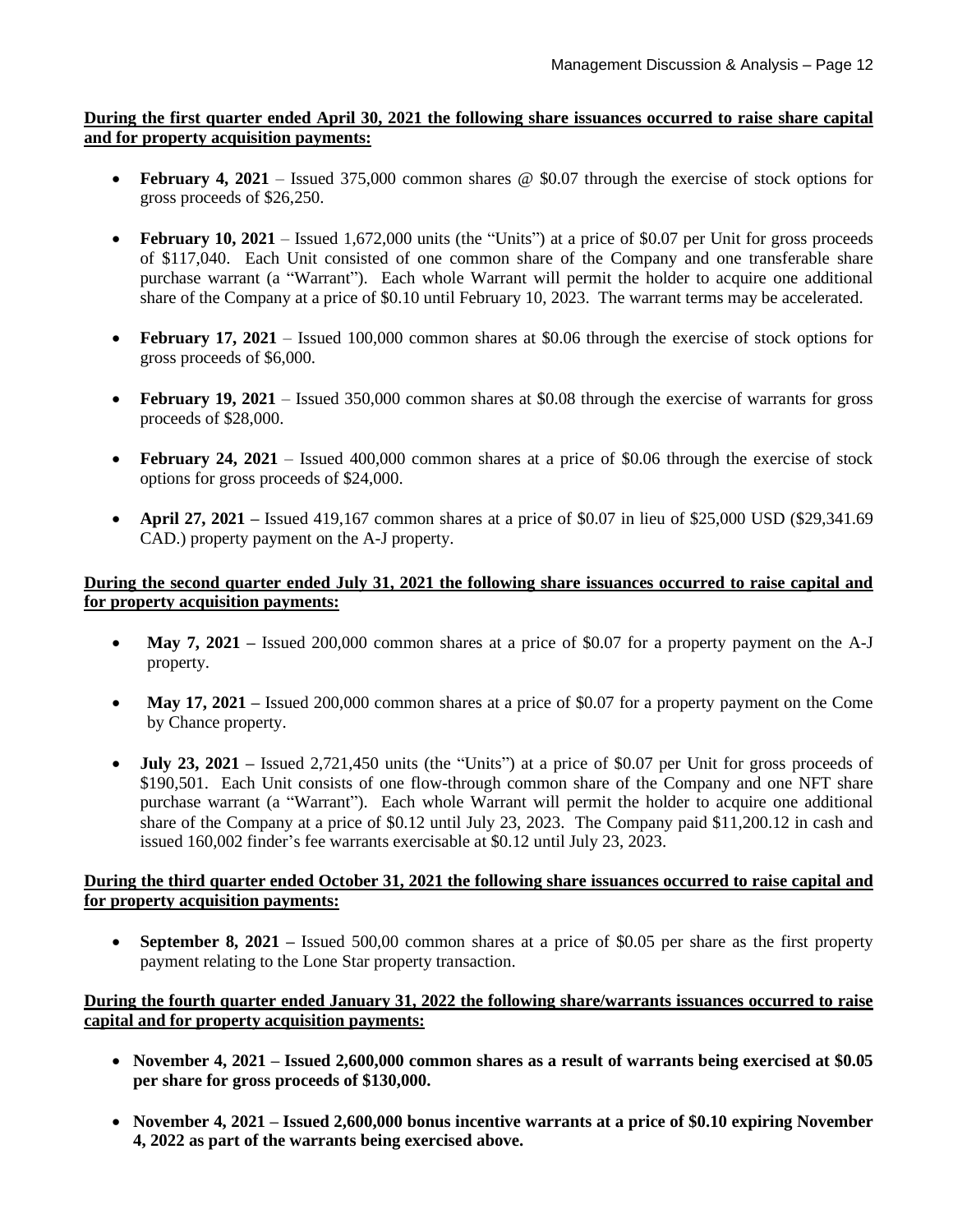- **November 17, 2021 – Issued 400,000 common shares at \$0.06 & \$0.07 through the exercise of stock options for proceeds of \$24,500.**
- **January 17, 2022 – Issued 175,000 common shares as a result of warrants being exercised at a price of \$0.05 for gross proceeds of \$8,750.**

**See Subsequent Event Notes Section 1.14 (C) (i) following for further details of financial matters.**

#### **1.8 OFF-BALANCE SHEET ARRANGEMENTS:**

The Company has no other long-term debt, does not have any used lines of credit or other arrangements in place to borrow funds, and has no undisclosed off-Balance Sheet Arrangements.

#### **1.9 TRANSACTIONS BETWEEN RELATED PARTIES:**

The Company entered into the following transactions with and had balances due to and from related parties as at the year ended January 31, 2022 (with comparative to January 31, 2021) as follows:

#### **Transactions between related parties during the periods are summarized below:**

- Salaries and benefits of \$60,000 in 2022 (\$60,000 in 2021)
- Management fees<sup>1</sup> of \$120,000 in 2022 (\$110,000 in 2021)
- Geological consulting fees of \$1,000 in 2022 (\$6,000 in 2021)
- Rent recovery<sup>2</sup>  $$Nil in 2022 ($14,054 in 2021)$
- Office supplies and administrative services recovery<sup>2</sup> \$Nil in 2022 (\$6,840 in 2021)

<sup>2</sup>In the normal course of operations, the Company shared administrative, staff, occupancy, and management costs with a group of related companies (/Marvel Discovery Corp -formerly International Montoro Resources Inc. and Highbank Resources Ltd.). These agreements terminated on December 1, 2020, as the Company did not renew its office lease and the companies moved to other shared office locations. -Stock based payments (a non-cash item) of \$93,660 in 2022 (\$138,012 in 2021)

**Effective September 1, 2012** the Company signed an Amended Office Services Agreement with the Chief Financial Officer increasing his salary from \$4,000 per month to \$5,000 per month for a further two- year term. **This was automatically renewed for an additional two- year term at its anniversary date of September 1, 2021.**

The Company entered into a settlement agreement with the Company's Chief Executive Officer who retired as of January 31, 2018. The compensation includes one-time severance payment of \$60,000. One-half \$30,000 of this severance had been paid in the previous financial year. The balance has been paid during the year ended January 31, 2021.

On February 1, 2018, the Company entered into a Management Services agreement with Geomorph Consulting, a company owned by the Company's new Chief Executive Officer, for a monthly fee of \$5,000 for a term of two years. On November 15, 2019, the Agreement was terminated by the Company and a severance payment of \$50,000 is payable. Subsequent to the year-ended January 31, 2022, the Company paid \$10,000 against the outstanding severance payable.

**<sup>1</sup>On November 15, 2019** the Company entered into a Management Services Agreement with Cankor Capital Inc., a company owned by the Company's new Chief Executive Officer for a term of six months. The monthly fee was \$5,000 for the first three months and \$7,500 thereafter. On **June 15, 2020** the Company entered into a Management Consulting Agreement with Cankor Capital Inc. for an indefinite period with compensation of \$10,000 monthly.

During the period the Company paid \$1,000 (2021 - \$6,000) to a director of the Company for geological consulting services.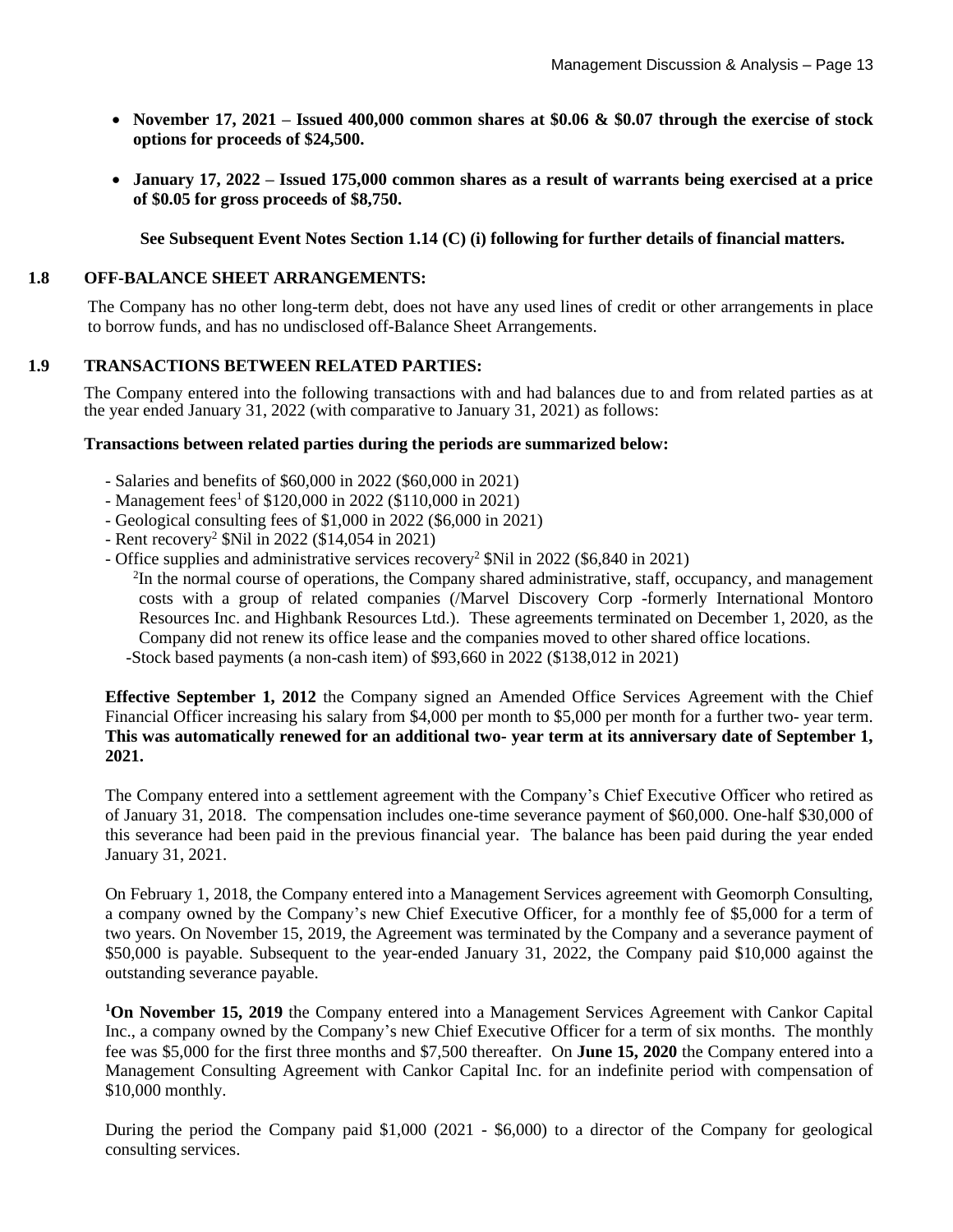#### **(i) Amounts due from related parties as at the period ended January 31, 2022:**

Companies with directors and officers in common owe \$nil in 2022 (\$114,155 at January 31, 2021). During the period ended January 31, 2022 the Company settled an outstanding receivable of \$114,155 for \$30,000 incurring a bad debt expense of \$84,155 with a related company (2021 – \$11,386). During the year-ended January 31, 2022, the Company recorded a bad debt expense of \$11,386 in connection of impairments of the balances due from the companies with common directors and officers.

#### **(ii) Amounts due to related parties as at the period ended January 31, 2022 were:**

A total of \$111,500 is due to officers and directors and companies controlled by officers and directors of the Company for management fees, salaries, and expenses incurred; compared to \$163,312 for the year ended January 31, 2021.

Related party transactions have been recorded at their exchange amount, which is the amount of consideration established and agreed to by the related parties. Amounts due to and from related parties are non-interest bearing, unsecured, and have no specified terms of repayment.

#### **1.10 PROPOSED TRANSACTIONS/COMMITMENTS:**

**(i) The office lease expired November 30, 2020 and was not renewed.** The Company moved on December 1, 2020 to another office location at Suite 615 -800 West Pender Street, Vancouver, B.C. – a shared office space renting on a month-to-month basis.

**The Company applied for rent relief under the Canada Emergency Rent subsidy in 2020. The Company received \$35,417 (net of moving costs) in May 2021.**

- **(ii) May 27, 2020 -Come by Chance Property Agreement**
	- 200,000 additional common shares on the second anniversary of the Agreement date.

#### **(iii) July 26, 2021 -Lone Star Property Agreement**

- \$75,000 US cash payment, upon the first anniversary of the Agreement.
- 500,000 common shares, upon the first anniversary of the Agreement
- \$130,000 US cash payment (being \$500 multiplied by the 260 acres of land which comprises the various Lone Star private property land titles) to be paid to the original owners.

#### **1.11 CRITICAL ACCOUNTING ESTIMATES:**

Our financial statements have been prepared in conformity with International Financial Reporting Standards ("IFRS") and form the basis for discussion and analysis of critical accounting policies and estimates. Management is required to make estimates and assumptions that affect the report amounts of assets and liabilities, disclosure of contingent assets and liabilities at the date of the financial statements, and the reported amounts of revenues and expenses during the period. Significant financial statement areas requiring the use of management estimates relate to the determination of impairment of assets and resource property interests, and their useful lives for amortization, the fair value of investments and share-based compensation, and the recoverability of future income tax assets. Financial results as determined by actual events could differ materially from those estimates.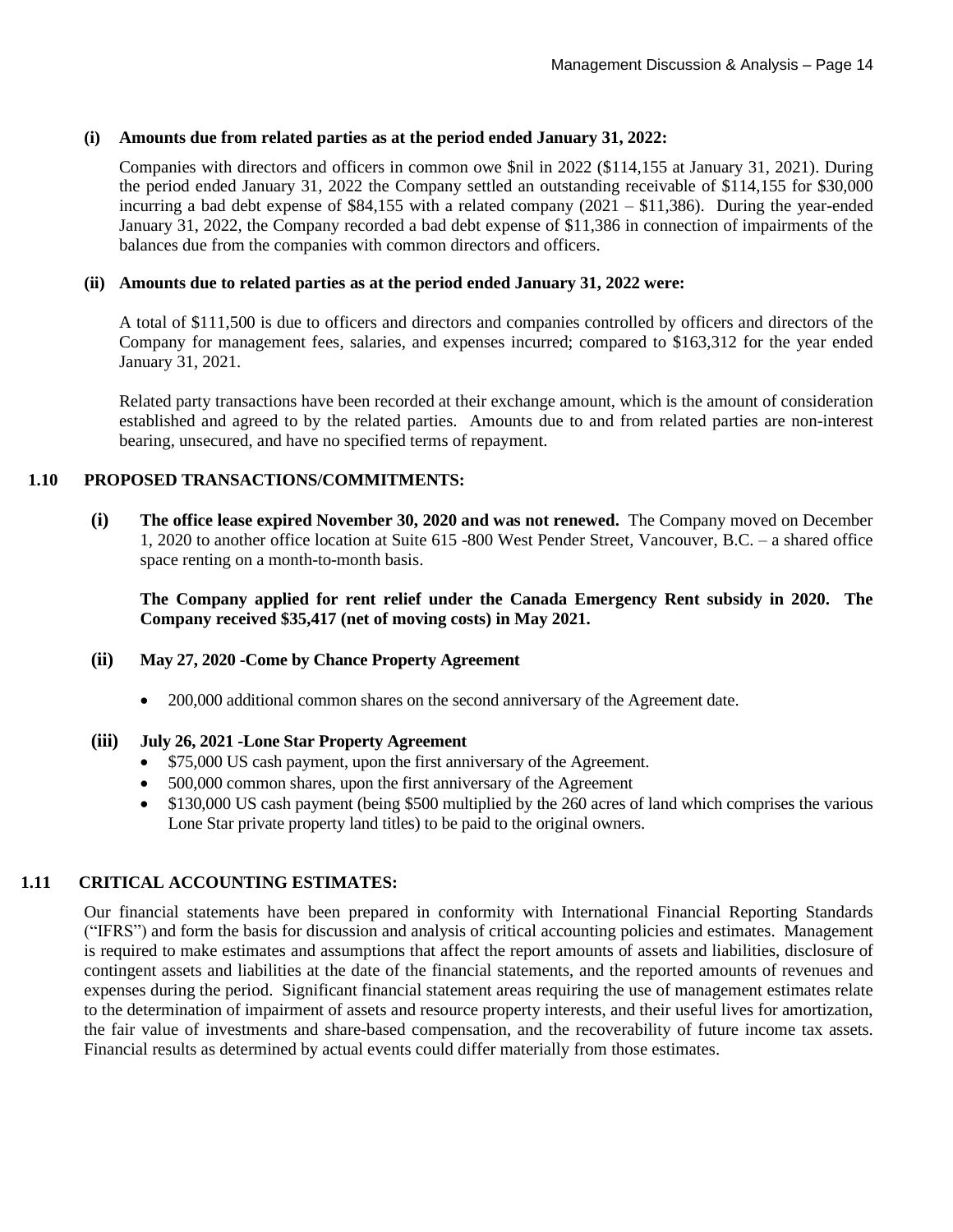#### Risk management:

The Company's mineral property holdings and exploration activities create potential exposure to environmental liabilities, including site reclamation. The Company is currently in the initial exploration stages on its United States property interests and management has not determined whether significant site reclamation costs will be required. The Company records liability for site reclamation when determinable on a systematic accrual basis in the period in which such costs can be reasonably determined.

The Company's approach to managing liquidity risk is to ensure that it will have sufficient liquidity to meet liabilities as they come due. Due to current economic conditions in capital markets the Company has a high risk associated with liquidity. The Company does not hold complex financial instruments or significant long-term assets.

#### **1.12 CHANGES IN ACCOUNTING POLICIES INCLUDING INITIAL ADOPTION:**

None

#### **1.13 FINANCIAL AND OTHER INSTRUMENTS:**

The Company's financial instruments consist of cash, marketable securities, accounts receivables, amounts due to and from related parties, and accounts payable and accrued liabilities. Unless otherwise noted, it is management's opinion that the Company is not exposed to significant interest, currency risks arising from financial instruments. The fair value of these financial instruments approximates their carrying value due to their short-term maturity or capacity of prompt

liquidation.

#### **1.14 OTHER MD&A REQUIREMENTS:**

Additional information relating to the Company's operations and activities can be found by visiting the Company's website [www.BelmontResources.com](http://www.belmontresources.com/) as well as numerous news releases and NI 43-101 reports filed on SEDAR at [www.sedar.com](http://www.sedar.com/)

#### **April 28, 2017 - DTC Eligible:**

Belmont Resources Inc. has been made eligible for book-entry delivery and depository services of the Depository Trust Company (DTC) to facilitate electronic settlement and transfer of its common shares on the U.S. stock exchange OTC.

The Depository Trust Company is one of the world's largest securities depositories. While there is no requirement that any security be held at DTC to trade, many brokerage firms and issuers want to take advantage of the efficiencies and cost benefits that DTC offers.

As the Company is now eligible; DTC, through its nominee Cede & Co., it is the registered holder of the securities, routinely managing the electronic, book-entry transfers of interests in securities among participants.

This electronic method of clearing securities accelerates the receipt of stock and cash, and thus streamlines the settlement process for investors and brokers, enabling the stock to be traded over a much wider selection of brokerage firms by coming into compliance with their requirements.

#### **Annual General Meeting & Other Corporate Matters:**

- **November 9, 2021 –** The Company announced the appointment of Geoffrey D.G.Peretz of Vancouver, B.C. to the Company's Board of Directors. Mr. Peretz is a senior investment industry professional with over thirty-five years of market related experience. For further information of his experience and work history, review the detailed news release as disseminated and filed on SEDAR.
- **November 9, 2021 –** Vojtech (Billy) Agyagos stepped down as a director. Mr. Agyagos was a former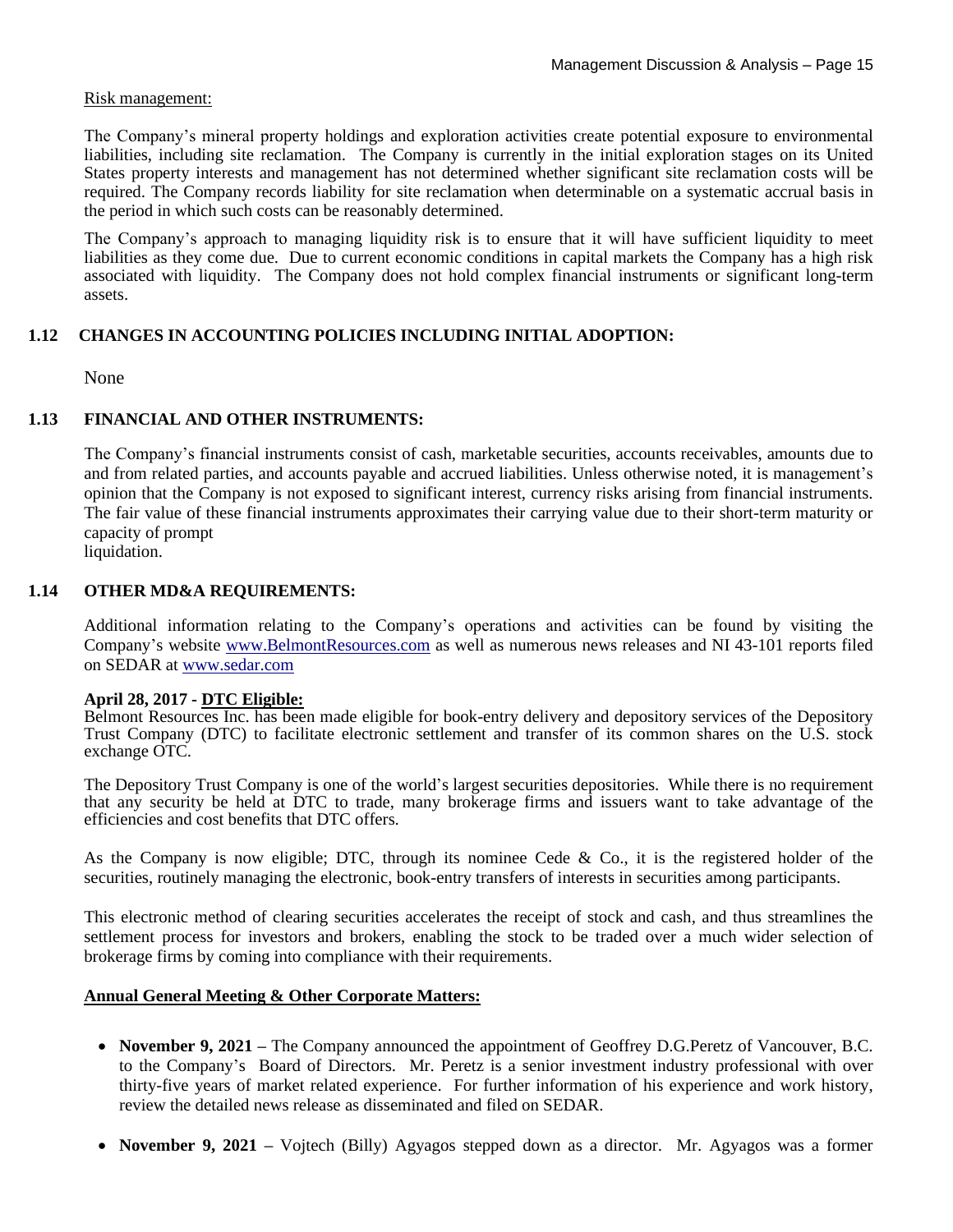CEO/President for 21 years until retirement in 2018 and a director since 1996.

• **December 17, 2021** – The results of voting at the Annual General Meeting (the "AGM") of shareholders held in Vancouver, B.C. were as follows:

 **(i)** All matters submitted to the shareholders for approval as set out in the Company's Notice of Meeting and Information Circular, were approved by an overwhelming majority of the votes cast.

(ii) Election of Directors: George Sookochoff, Gary Musil, James H. Place, Laurence Sookochoff and newly elected Geoffrey D.G. Peretz.

• **December 20, 2021** – At the Board of Directors meeting following the AGM, the directors appointed George Sookochoff as President/Chief Executive Officer & Chairman; and Gary Musil as Corporate Secretary/Chief Financial Officer. The Audit Committee appointees are: Gary Musil, James H. Place and Geoffrey D.G. Peretz.

#### **Stock Option Plan – Rolling:**

**December 17, 2021** –The Plan was approved by shareholders at the AGM. The Plan was filed with the TSX Venture Exchange for acceptance.

#### **Shareholder and Investor Relations:**

**The January 2021** Vancouver Resource Investment Conference (VRIC) was held virtually as a result of COVID-19. The AMEBC annual "Roundup" Mining Conference was also cancelled.

**The March 2021** annual Prospectors and Developers Association of Canada Convention (**PDAC**) was also held virtually as a result of COVID-19. The Company did not exhibit nor participate.

**July 14, 2021 –** The Company entered into an Investor Relations Agreement with Michael Poulin to provide consulting services for a term of three (3) months at a rate of \$3,500 per month. The Agreement did not receive Exchange approval and was therefore terminated.

**August 10, 2021 –** The Company entered into a Marketing Services Agreement (the Services Agreement") with Proactive Investors North American Inc. ("Proactive") for a initial term of twelve (12) months for a fee of \$36,000.

#### **Other:**

**November 30, 2020 – The Company's five-year office lease expired and the Company did not renew its lease on 625 Howe Street. The Company has arranged rental of new office space at #615, 800 West Pender Street, Vancouver, B.C. on a month-to- month basis commencing December 1, 2020.**

#### **A. Authorized and Issued Share Capital as at June 2, 2022:**

Authorized: Unlimited common shares without par value.

Issued and outstanding: **62,958,272** common shares post-consolidated (June 6, 2019 – consolidated 8 old shares for 1 new share.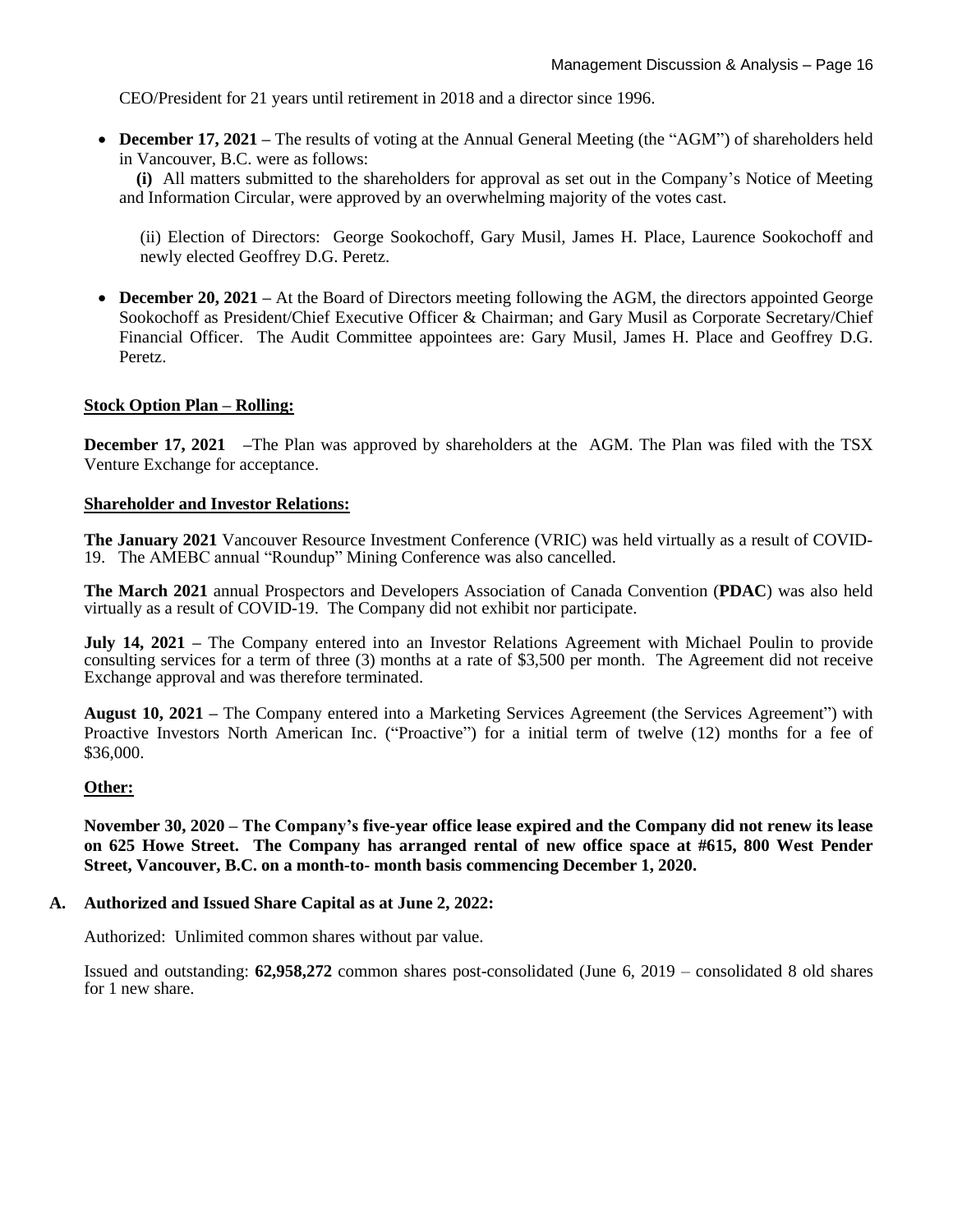#### **B. Options, Warrants & Convertible Securities Outstanding as at June 2, 2022:**

The following options, warrants, and convertible securities were outstanding (**shown on a post-consolidated basis**):

| <b>Options</b> | <b>Exercise</b> |                        |
|----------------|-----------------|------------------------|
| <b>Number</b>  | Price           | <b>Expiry Date</b>     |
| 450,000        | \$0.06          | <b>August 22, 2022</b> |
| 200,000        | \$0.05          | February 24, 2023      |
| 895,000        | \$0.06          | August 28, 2025        |
| 450,000        | \$0.07          | January 29, 2026       |
| 1,400,000      | \$0.10          | October 21, 2026       |
| 600,000        | \$0.10          | November 9, 2026       |
| 1,025,000      | \$0.10          | March 4, 2027          |
| 5,020,000      |                 |                        |
|                |                 |                        |
| Warrants       | <b>Exercise</b> |                        |
| <b>Number</b>  | <b>Price</b>    | <b>Expiry date</b>     |
| 5,434,800      | \$0.12          | December 23, 2022      |
| 1,250,000      | \$0.10          | January 6, 2023        |
| 1,672,000      | \$0.10          | February 10, 2023      |
| 9,533,000      | \$0.10          | August 28, 2023        |
| 2,881,452      | \$0.12          | July 23, 2023          |
| 2,600,000      | \$0.10          | November 4,2022        |
| 7,518,000      | \$0.10          | March 18, 2023         |
|                |                 |                        |
|                | \$0.15          | March 18, 2024         |

-During the 1<sup>st</sup> quarter-ended April 30, 2021 – 187,500 warrants expired unexercised at \$0.80; and 350,000 were exercised at \$0.08 on February 19, 2021.

-During the 2<sup>nd</sup> quarter-ended July 31, 2021 - -4,950,000 warrants expired unexercised at \$0.08

-During the 3rd quarter-ended October 31, 2021 – Nil were exercised. Nil expired.

-During the  $4<sup>th</sup>$  quarter-ended January 31, 2022 – 2,600,000 warrants were exercised at \$0.05; and 2,600,000 incentive bonus warrants were granted at \$0.10 expiring November 4, 2022

#### **C. Subsequent Events following January 31, 2022 to June 2, 2022:**

**Other Transactions and News Releases:**

#### **(i) Share Capital Transactions:**

*Financings:* **March 18, 2022. The Company announced that it has received Exchange approval to close a private placement of \$522,900 through the issuance of 7,470,000 Units (the "Units") at \$0.07. Each Unit will consist of one common share of the Company and one transferable warrant exercisable at \$0.10 in the first year and \$0.15 in the second year (the "Warrants"). The Warrants will be subject to an acceleration clause as more specifically detailed in the news release.**

**The securities have been issued with a hold period expiring July 19, 2022. A finder's fee of \$3,360 cash and the issuance of 48,000 broker's warrants was paid/issued to PI Financial Corp. of Vancouver, B.C.** 

*Options:* **250,000 options at a price of \$0.40 expired unexercised on February 24, 2022 at a price of \$0.40.**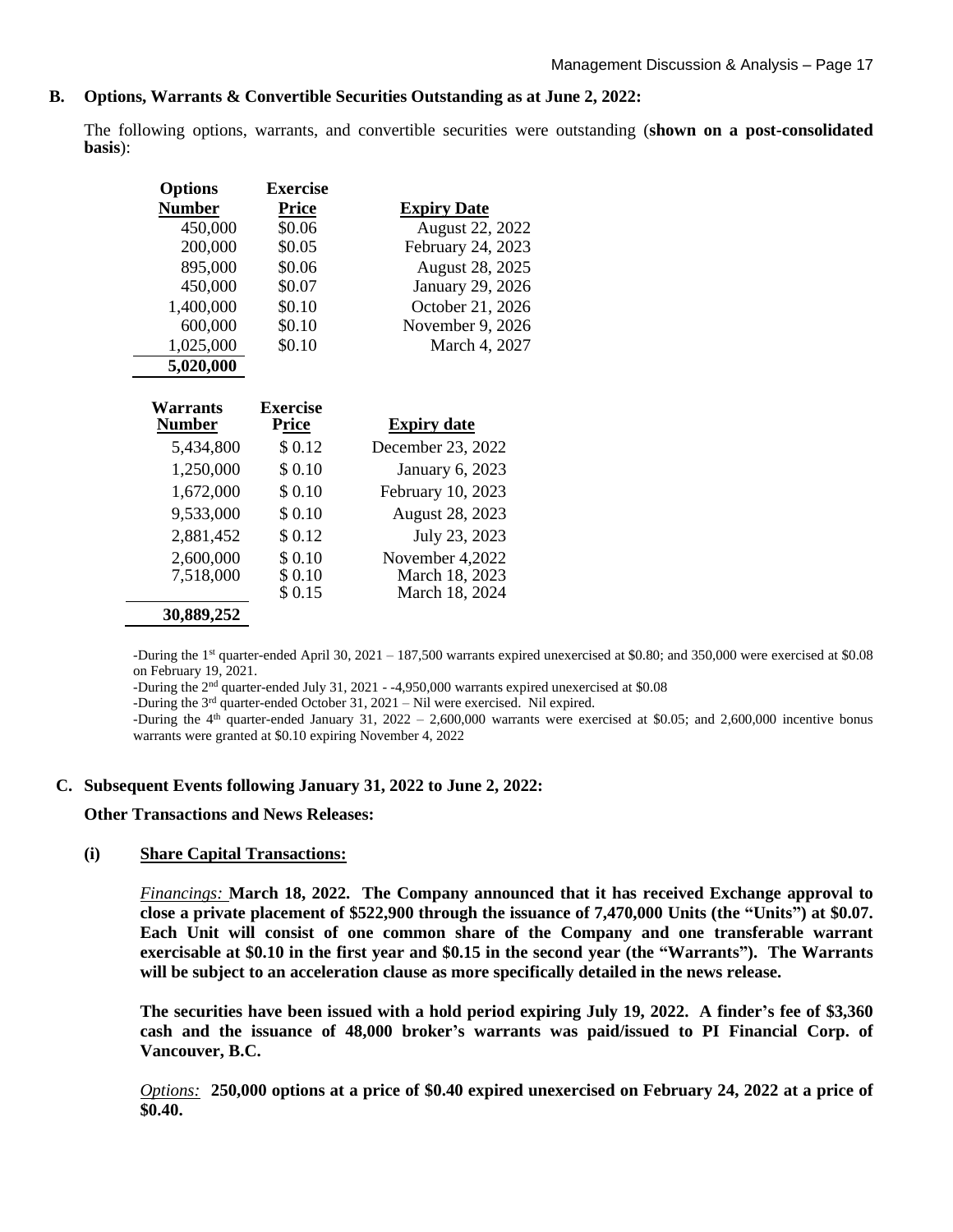#### *Warrants*:

- **2,943,500 warrants were exercised since February 1, 2022 at a price of \$0.05 for gross proceeds of \$147,175.**
- **302,000 warrants expired unexercised at a price of \$0.05 since February 1, 2022.**

#### Other: **See property transactions as news released below.**

#### **(ii) News Releases and other Transactions:**

- **February 09, 2022** -The Company announced that its Notice of Work Application for a 5-year drill permit at its CBC property has been approved.
- The CBC Multi-Year Area Based (MYAB) permit is for a total of 30 drill sites, with 6 sites approved for the first year. Multiple holes can be drilled from each of the sites. Further details of the drill targets can be reviewed in the news release as filed on SEDAR and the Company website.
- **February14, 2022 -** The Company announced further drill results from the Lone Star property for holes LS21-003, 004, 008-010. A total of 16 diamond drill holes for 2,851 metres have been completed. Further details of assay results, and specific mineralization encountered can be reviewed in the news release.
- **February 24, 2022 –** The Company announced that new high-grade gold has been identified in the Lone Star property drilling program. Specifics of LS21-006, 007, and 010 were reported. 20 diamond drill holes completed of an estimated 43 holes planned. Mining Plus Pty Ltd of Australia has been contracted and begun resource-modelling studies to produce an NI 43-101 &/or JORC compliant resource in the first half of 2022.
- March 21, 2022 The Company announced that it has hired Hardrock Drilling Ltd., based in Penticton B.C., as its diamond drill contractor for the planned 2,000 metre drill campaign at the CBC property.
- **March 24, 2022** The Company announced that joint venture partner Marquee have hired Drill NV Exploration Drilling, bases in Reno-Nevada, as their diamond drill contractor for the planned 3,000 metre drilling campaign at the Kibby Basin Lithium project. Further details of the drill hole locations and specifics can be reviewed in the news release.
- **March 31, 2022** The Company announced that drilling is underway on the CBC Property.
- **April 27, 2022** The Company announced that its first phase drilling program on the CBC property has been completed. A total of 1,970 metres were drilled in 6 holes. Core logging, geotechnical work, and sampling are ongoing and assays from the drill program will be released when they are received, expected to be in four to six weeks.
- **May 19, 2022** The Company announced that drilling on the Kibby Basin, Nevada property was resuming. Marquee Resources Ltd. (J. V. option) is planning a 3,000 metre drill program.

#### **D. Evaluation of Disclosure Controls and Procedures**

An internal control over financial reporting is a process designed to provide reasonable assurance regarding the reliability of financial reporting and the preparation of financial statements for external purposes in accordance with IFRS. The Company operates with a small executive board and internal staff. Accordingly, lack of segregation of duties is an identified internal control weakness. There have been no significant changes in the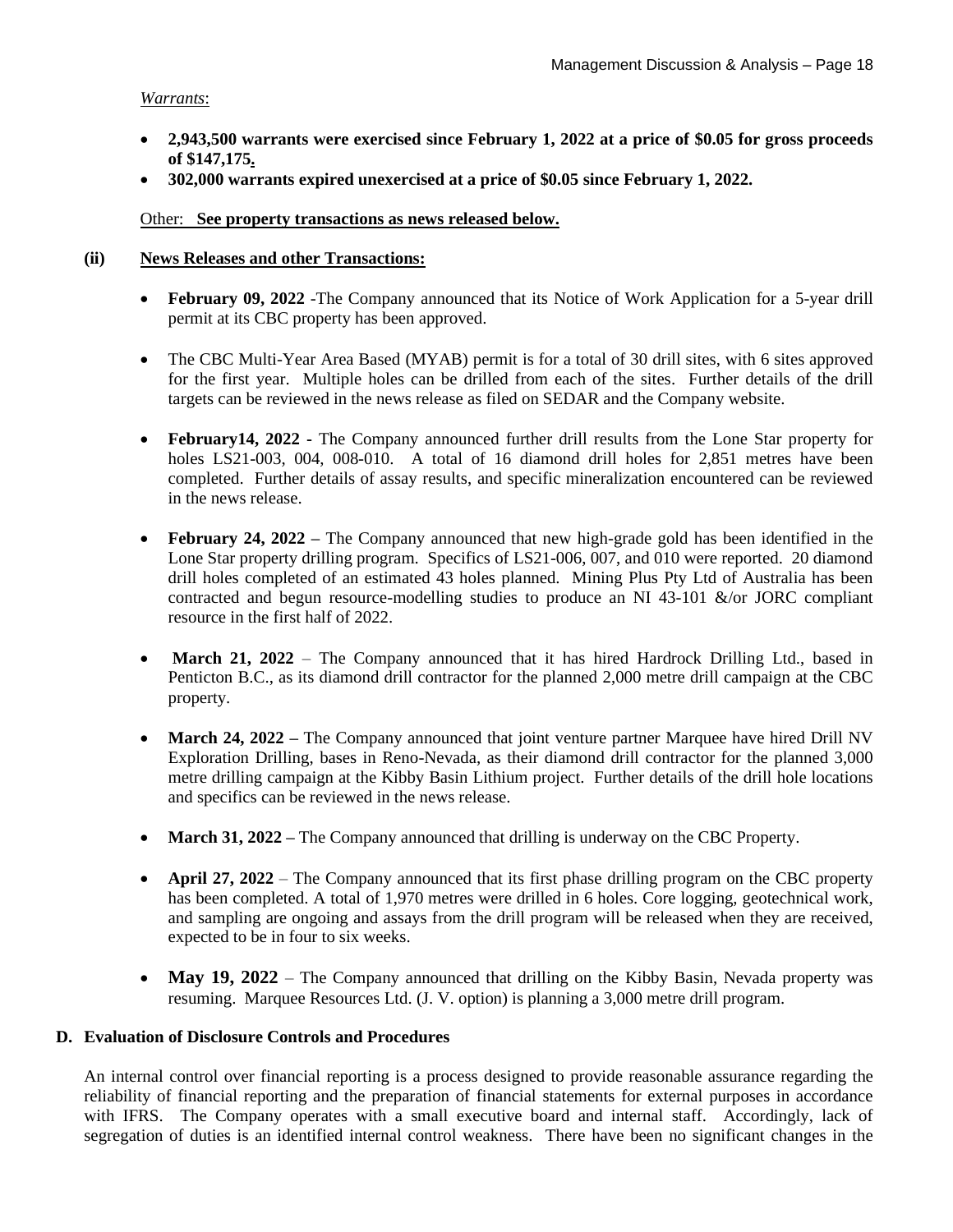Company's system of internal financial controls over the past year.

The Company's interim and annual filings and other reports filed or submitted under Canadian securities laws are recorded, processed, summarized and reported within the time periods specified by those laws and that the material information is accumulated and communicated to Management of the Company, including the President and Chief Financial Officer, as appropriate to allow timely decisions regarding required disclosure.

#### **E. Corporate Governance Disclosure**

The Company submitted to its members and shareholders details in the Information Circular dated **November 12, 2021** Corporate Governance Disclosure guidelines that have been presented to the Board of Directors for periodic review. Some of these guidelines are: Outlining the Company's business and implementation of appropriate systems to manage any associated risks, communications with investors and the financial community and the integrity of the Company's internal control and management information systems. The Management of the Company periodically updates directors with regulatory policy changes. The Board has found that the fiduciary duties placed on individual directors by the Company's governing corporate legislation and the common law and the restrictions placed by applicable corporate legislation on an individual director's participation in decisions of the Board in which the director has an interest have been sufficient to ensure that the Board operates independently of management and in the best interests of the Company. The Company's Information Circular can be reviewed on [www.Sedar.com](http://www.sedar.com/)

#### **F. Risks and Uncertainties**

The Company's principal activity is mineral exploration and development. Companies in this industry are subject to many and varied kinds of risks, including but not limited to, environmental, metal prices, political and economical.

The Company has no producing properties, no significant sources of operating cash flows and consequently no sales or revenues from operations. The Company has either not yet determined whether its mineral properties contain mineral reserves that are economically recoverable or where reserves have been determined, mining operations have not yet commenced. The Company has limited financial resources. Property interests in whom the Company owns are in the exploration stages only, are without and may not result in any discoveries of commercial mineralization, and have no ongoing mining operations. Mineral exploration involves a high degree of risk and few properties, which are explored, are ultimately developed into producing mines, the result being the Company will be forced to look for other exploration projects.

The Company is subject to the laws and regulations relating to environmental matters in all jurisdictions in which it operates, including provisions relating to property reclamation, discharge of hazardous materials and other matters.

The Company is exposed in varying degrees to a variety of financial instrument related risks.

#### Credit Risk:

Credit risk is the risk that one party to a financial instrument will fail to discharge an obligation and cause the other party to incur a financial loss. The Company's primary exposure to credit risk is on its cash held in bank accounts. As most of the Company's cash is held by one bank there is a concentration of credit risk. This risk is managed by using major banks that are high credit quality financial institutions as determined by rating agencies.

#### Foreign Exchange Risk:

Foreign currency risk is the risk that the fair values of future cash flows of a financial instrument will fluctuate because they are denominated in currencies that differ from the respective functional currency. The Company's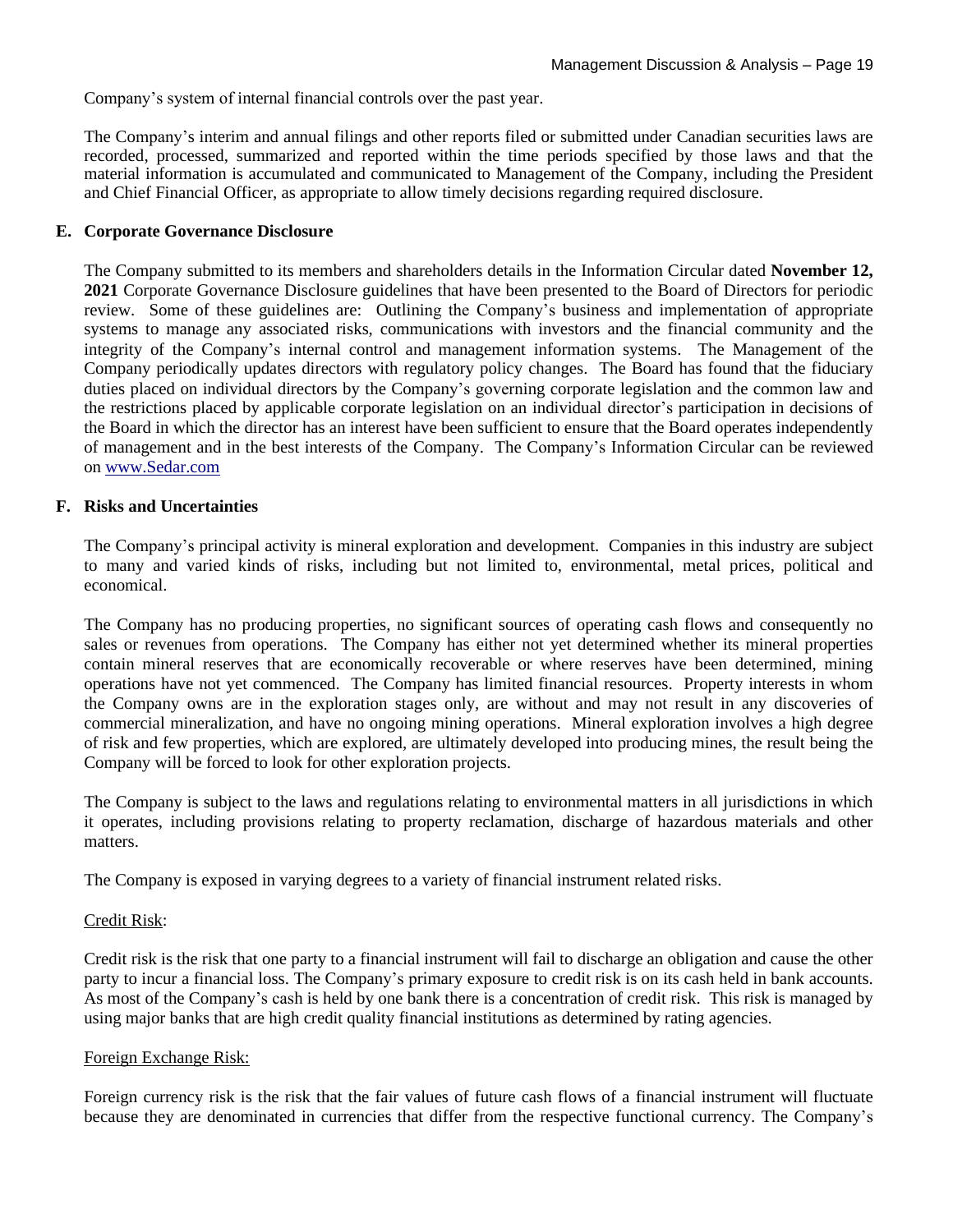functional currency is the Canadian dollar. There is minimal foreign exchange risk to the Company as its mineral property interests are located in Canada.

#### Interest Rate Risk:

Interest rate risk is the risk that the fair value of future cash flows of a financial instrument will fluctuate because of changes in market interest rates. The Company's exposure to interest rate risk relates to its ability to earn interest income on cash balances at variable rates. The fair value of the Company's cash accounts is relatively unaffected by changes in short term interest rates.

#### Liquidity Risk:

Liquidity risk is the risk that the Company will not be able to meet its financial obligations as they fall due. The Company manages this risk by careful management of its working capital. Historically, the Company's sole source of funding has been the issuance of equity securities for cash, primarily through private placements. The Company's access to financing is always uncertain. There can be no assurance of continued access to significant equity funding. The Company had working capital of \$192,253 as at January 31, 2022.

#### Price Risk:

The Company is exposed to price risk in relation to its listed marketable securities held. A 10% change in the market would result in a change of approximately \$305 to comprehensive loss. Management regularly reviews the expected returns from holding such investment on an individual basis.